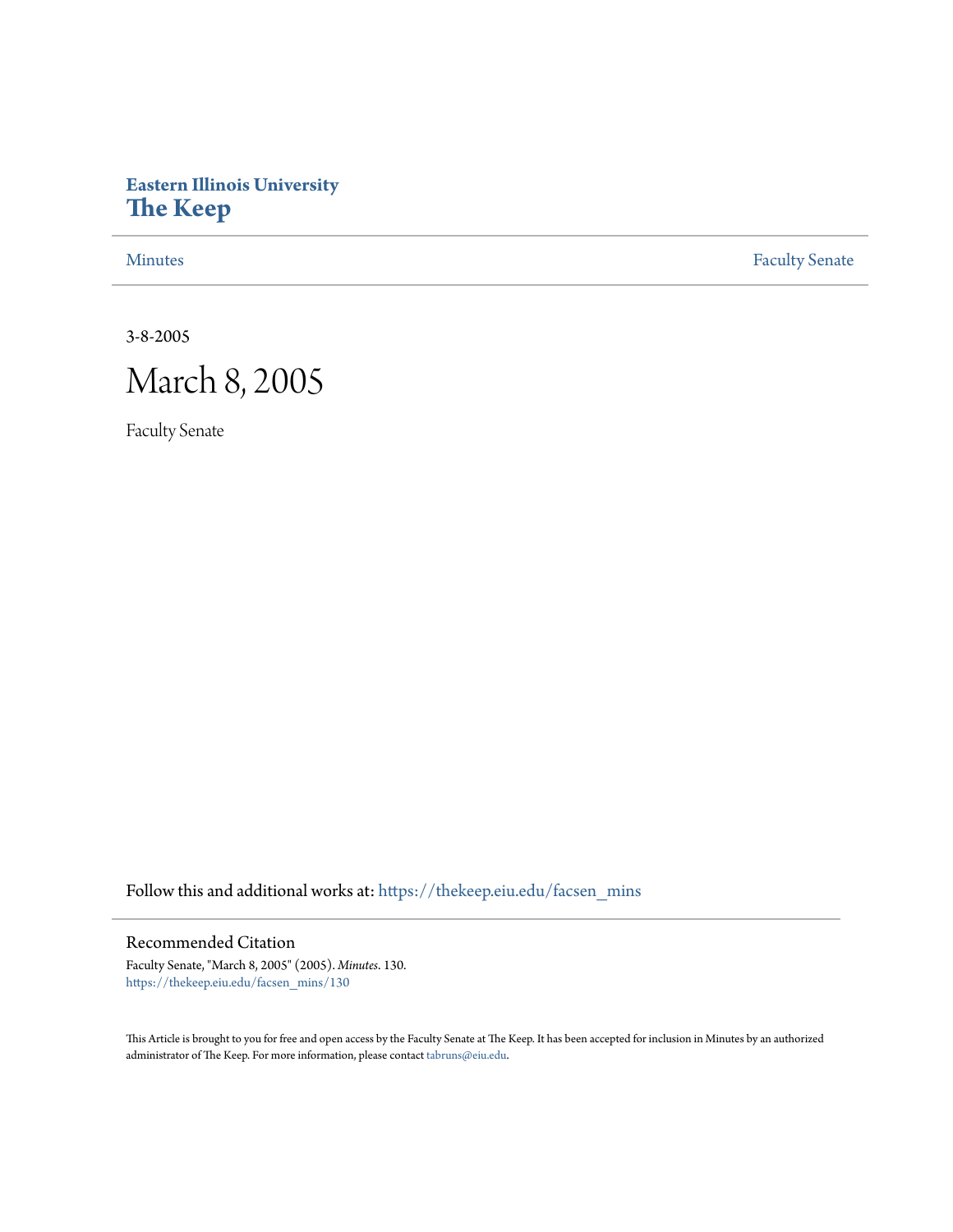#### **FACULTY SENATE MINUTES FOR March 8, 2005 (Vol. XXXIII, No. 22)**

The 2004 – 2005 Faculty Senate minutes and other information are available on the Web at http://www.eiu.edu/~FacSen The Faculty Senate agenda is posted weekly on the Web, at Coleman Hall 3556 and on the third-level bulletin board in Booth Library. Note: These minutes are not a complete verbatim transcript of the Senate meeting.

## **Notices to Faculty:**

## **Faculty who will need absentee ballots for the upcoming election must contact Jean Wolski, cfjkw, 581-5919, by March 23.**

**I. Call to order by Chair David Carpenter at 2:00 p.m.** (Library Conference Room, Booth Library) Present: J. Allison, J. Ashley, R. Benedict, A. Brownson, D. Carpenter, L. Comerford, R. Fischer, A. HaileMariam, J. Kilgore, M. Monipallil, W. Ogbomo, J. Pommier, B. Wilson, and J. Wolski. Guests: B. Lord (Provost and VPAA); Brenda Ross (Director, Admissions), D. Muffler (VPAA, Student Government), Mary Anne Hanner (Dean, College of Sciences), JC Miller (Member, Student Senate) and J. Peryam (reporter, *Daily Eastern News*).

#### **II. Approval of Minutes of 1 March 2005.**

Motion (Benedict/Ogbomo) to approve the Minutes of 1 March. Yes: Allison, Ashley, Benedict, Brownson, Carpenter, Fischer, HaileMariam, Kilgore, Ogbomo, Pommier, Wilson, and Wolski. Abstain: Comerford.

#### **III. Announcements**

A. The Faculty Retirement Reception, sponsored by Faculty Senate and UPI, will be held on Tuesday, 19 April in the Tarble Arts Center from 2:30 –4:00 p.m. Faculty Senate will meet that day, but only for the first half hour; then it will adjourn to the Faculty Retirement Reception.

#### **IV. Communications**

- A. From Mildred M. Pearson, Director of Faculty Development, inviting Faculty Senate to New Faculty Reception, September 20, 2005, 4:00 PM, Tarble Arts Center.
- B. From Mary Ann Hanner, Chair of CUPB: copy of information presented to CUPB by Jimmy Shonkwiler on February 25, pertaining to EIU budget requests and appropriations.
- C. Minutes from Council of Chairs Meeting of January 26, 2005.
- D. Minutes from Council of Chairs Executive Council Meeting, February 9, 2005.
- E. From Keith Wilson, Psychology, supporting idea of Faculty Senate sending letter to Governor Blagojevich, proposing slight change in wording.
- F. From William Weber, Acting Associate VPAA, requesting place on agenda to present Faculty Development office concerns, together with Mildred Pearson, incoming Director of Faculty Development.
- G. From Jean Wolski, Chair of Elections Subcomittee: list of candidates for 2005 election. **(Attached.)**
- H. From Dr. Barbara Warmouth, Director of the Charleston Community Daycare Center: expressing interest in current Senate discussions of child care and inviting members of the Faculty Senate to visit her daycare center.

### **V. Old Business**

- A. Committee Reports
	- 1. **Executive Committee:** no report.
	- 2. **Nominations Committee:** Senator Wolski reported that several new candidates did come forward after the extension of the filing deadline, but only three faculty members will be running for Faculty Senate.
	- **3. Elections Committee:** Faculty who will need absentee ballots for the upcoming election must contact Jean Wolski, **, cfjkw**, 581-5919, by March 23.
	- 4. **Student-Faculty Relations Committee**: An ad will appear in the *Daily Eastern News* tomorrow, asking student parents to sign up for the daycare needs study.
	- 5. **Faculty-Staff Relations Committee:** no report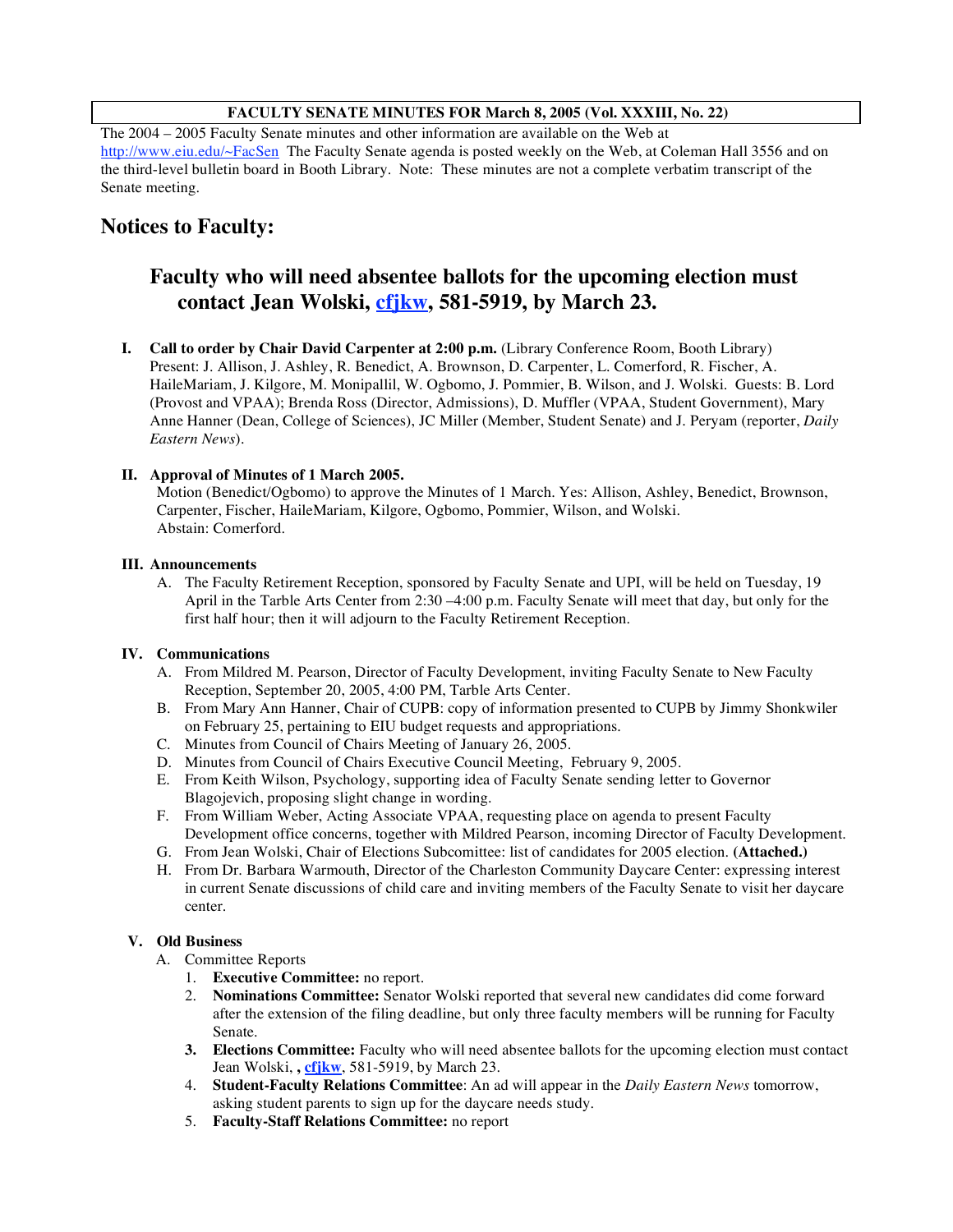- 6. **Distinguished Faculty Award Committee:** Senator Pommier reported that after review and extended discussion of all materials, the Subcommittee was pleased to recommend Professor Roger Luft of the School of Technology as the winner of the Distinguished Faculty Award for 2005. Professor Luft's record stands out for voluminous and distinguished publications in his field, extraordinary success in obtaining grant monies for Eastern, and exemplary student evaluations. Motion (Pommier / Kilgore) to approve Roger Luft as the winner of the 2005 Distinguished Faculty Award. Yes: Carpenter, Allison, Brownson, Haile-Mariam, Wilson, Comerford, Ashley, Monipallil, Benedict, Fischer, Pommier, Ogbomo, Wolski, Kilgore. Motion carried, 14-0.
- 7. **Budget Transparency Committee**: Allison reported that the subcommittee will meet with business manager Jeff Cooley on Thursday March 9 at 3:00. Allison also reported that the search committee for a new Facilities Manager has so far reviewed 13 files and would meet on Wednesday to narrow this field to eight.
- **8. Drafting Committee**: Senator Ashley noted that Keith Wilson's suggestion for a minor change in the draft letter to the governor, substituting less confrontational language, seemed reasonable, and invited further suggestion and comments on the draft that was placed before the faculty with the March 1 minutes. Senator Comerford suggested that one important argument against the governor's proposed cutbacks in state pension benefits should be added: that such cuts might never produce the intended savings since they might pressure older faculty with higher salaries to delay retirement. Much discussion ensued concerning the relative advantages of keeping the letter short and focused, or expanding it to include what might prove a compelling argument. At length the proposed change was put in the form of a motion (Comerford / Pommier) to draft an expanded version of the letter. At Allison's suggestion, the motion was withdrawn so that the drafting subcommittee members could meet in session to include additional language and offer a complete document for the Senate to vote on. This procedure was agreed to. When the drafting subcommittee presented a revised letter, the letter was approved unanimously as follows: Yes: Carpenter, Allison, Brownson, Haile-Mariam, Wilson, Comerford, Ashley, Monipallil, Benedict, Fischer, Pommier, Ogbomo, Wolski, Kilgore. Discussion ensued concerning final distribution of the letter. Senator Allison suggested it should go as a separate mailing to representatives in Springfield and might be submitted as a guest column to local and Springfield papers. Senator Fischer suggested sending it to all members of the state legislature and to other faculty senates. Wolski said that she would be sure to take a copy to the Senate of Senates when it meets. Chair Carpenter thanked the Drafting Committee and Leo Comerford for their quick and effective work in drafting this statement.
- **9. Other Reports**. Senator Ogbomo announced that the search committee for the Vice President for Student Affairs will meet Thursday, March 10, to narrow the applicant field to 8-10 candidates. Senator Brownson announced that the next meeting of the search committee for the Director of Counseling has been postponed to April 7, partly to ensure that the position has been sufficiently advertised to possible minority candidates.
- B. Revision of IGP 14.1 Motion (Wilson / Fischer) to support the VPAA's proposed revision of IGP 14.1, pertaining to the retention of international faculty. Yes: Carpenter, Allison, Brownson, Haile-Mariam, Wilson, Comerford, Ashley, Monipallil, Benedict, Fischer, Pommier, Ogbomo, Wolski, Kilgore. Motion carried, 14-0. **Document is attached to Minutes of March 1, 2005.**
- C. At this point the published order of business was suspended so that the Senate might expeditiously consider a motion (Kilgore / Allison) thanking Coach Rick Samuels for his years of service to Eastern. Chair Carpenter asked if there would be any objection to putting the motion to an immediate vote. No objection being heard, the vote was taken. Yes: Carpenter, Allison, Brownson, Haile-Mariam, Wilson, Comerford, Ashley, Monipallil, Benedict, Fischer, Pommier, Ogbomo, Wolski, Kilgore. Motion carried, 14-0. **The Text of the Motion is attached**.
- D. **Child Care Committee.** Chair Pommier reported that a new mailing had gone out to all the EIU community, asking for participants in the day care needs study, and that well over a hundred students, faculty, and staff had signed up. The online questionnaire is being tested and will be administered very soon.
- E. Invited Guest. Chair Carpenter welcomed Brenda Ross, Director of Admissions, whom he had invited to address the Senate regarding admissions issues.

Ross began by surveying some of the positives or strengths EIU can offer to prospective freshmen, as well as some of the challenges or areas where improvement is needed. EIU is the perfect size for students who find the University of Illinois too big and impersonal, yet desire the resources and stimulus of a fullfledged university. It has an outstanding reputation for the accessibility and engagement of faculty, and for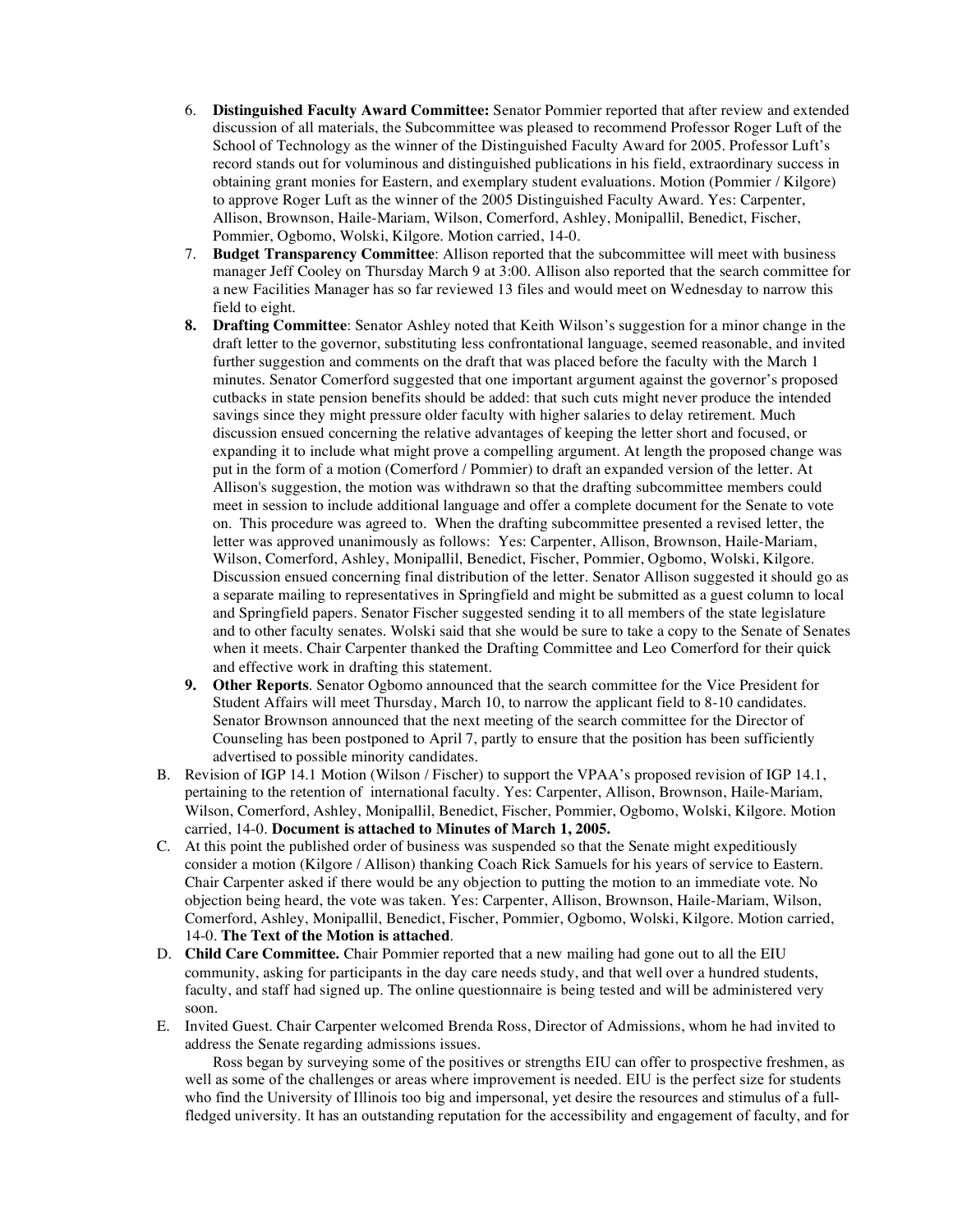the overall institutional commitment to students and teaching. Its central location, making Chicago, Indianapolis, and St. Louis all easily accessible, is another important positive. It has a large body of loyal alumni who had good undergraduate experiences at EIU and are willing to contribute further to the institution, though this is perhaps an area in which more can be done. Admissions already has alumni actively engaged in recruitment, an area in which we appear to be ahead of the University of Illinois. Many of our alumni are educators and hence have early access to prospective students.

Among challenges facing our enrollment effort, Ross noted, is a certain lack of self-esteem and a reluctance to "think outside the box" in terms of recruitment efforts. An example of an innovative recruitment strategy that Ms. Ross would like to imitate is SIU's admissions chat line; students seem to trust information received in this way. The Admissions Office is exploring the possibility of creating an EIU chat line.

Director Ross noted that there is a tendency to see the University of Illinois as our chief competitor and a daunting one, when in fact the biggest challenge we face is from community colleges, whose enrollment has grown rapidly while that of four-year institutions has been static. At present 51% of our students begin their careers at community colleges. Affordability is a huge issue favoring the choice of community college over Eastern. We need to promote the idea that EIU is not just a great place to complete a major, but a great place to discover or decide a major while completing general education requirements. Currently all state 4-year institutions except SIU-E are experiencing either static or declining admissions. For Eastern, new housing applications have declined even more than overall freshman applications, and this seems to show that EIU's aging dormitories are beginning to be experienced as a substantial negative for prospective freshmen.

In the question and answer period which ensued, Senator Ogbomo asked at what level in high school Admissions first contacts prospective students. Ross replied that we lack the resources to contact students in sophomore year as many institutions do, and the first contact is usually in junior year. Senator Comerford asked how much of the current drop in applications seems to be due to rising tuition and other costs. The Director replied that the drop seems to result more from basic demographics and also from the loss of academically talented students, particularly minorities, to other states; Illinois is currently the third largest exporter of college students, nationwide. The best projection is that the number of high school graduates in Illinois should hold steady or rise for the next 3-4 years, then drop off. The number of transfer and non-traditional students will continue to grow. Senator Brownson noted that she had heard the average student at community college completes just 11 semester hours of work, and suggested that this might be stressed in recruitment. Ms. Ross thanked her for the good suggestion. Senator Fischer asked how far down applications had fallen, and Director Ross provided the following numbers: At this point last year, freshman applications received stood at 8200; currently they are down to 7213; admits stood at 5782; they are currently down to 5067. Transfer applications, however, have increased, from 1192 last year to 1269 this year. Our best opportunity for growth seems to lie in improving the yield rate of accepted students who actually matriculate; 35% seems like a reasonable target for this, and that would represent a very significant jump from the current rate, which is in the low 20s. Pressing for early financial aid notification to students is one current strategy for improving the yield rate. Senator Fischer asked how faculty could help in recruitment, and Ms. Ross replied that "we just need you to be available" to answer questions and occasionally meet with prospective students. Fischer said that we need to place more emphasis on academic values in our sales pitch; we are the classic case of an institution that is great but does not want to tell. Senator Kilgore strongly agreed, saying that he thought recruitment goals should be qualitative as well as quantitative. Senator Pommier asked if we could use the proposed construction of University Village to offset the negative perception of EIU housing. Ms. Ross thanked him for the suggestion. Senator Ashley noted that the zoning for the project had not yet been approved. Chair Carpenter thanked Ms. Ross for her very thorough and informative presentation.

#### F. Pending Motions.

The Senate returned to last week's motion (Fischer / Monnipallil) that "The Faculty Senate calls for Eastern Illinois University's increased involvement with the National Survey of Student Engagement, to collect and compare EIU's findings with those of other universities." Senator Wilson inquired as to the specifics of implementing the proposal: what office would handle it, and what would the costs be? Invited to answer by Chair Carpenter, VPAA Lord replied that when the study had been implemented on a trial basis in the past, the costs were relatively minor and that implementation was done through the Freshman Orientation office. The question was called. Yes: Carpenter, Allison, Brownson, Wilson, Comerford, Ashley, Monipallil, Benedict, Fischer, Pommier, Ogbomo, Wolski, Kilgore. Absent: Haile-Mariam. Motion carried 13-0. Discussion then moved to the parallel motion from last week (Fischer / Allison),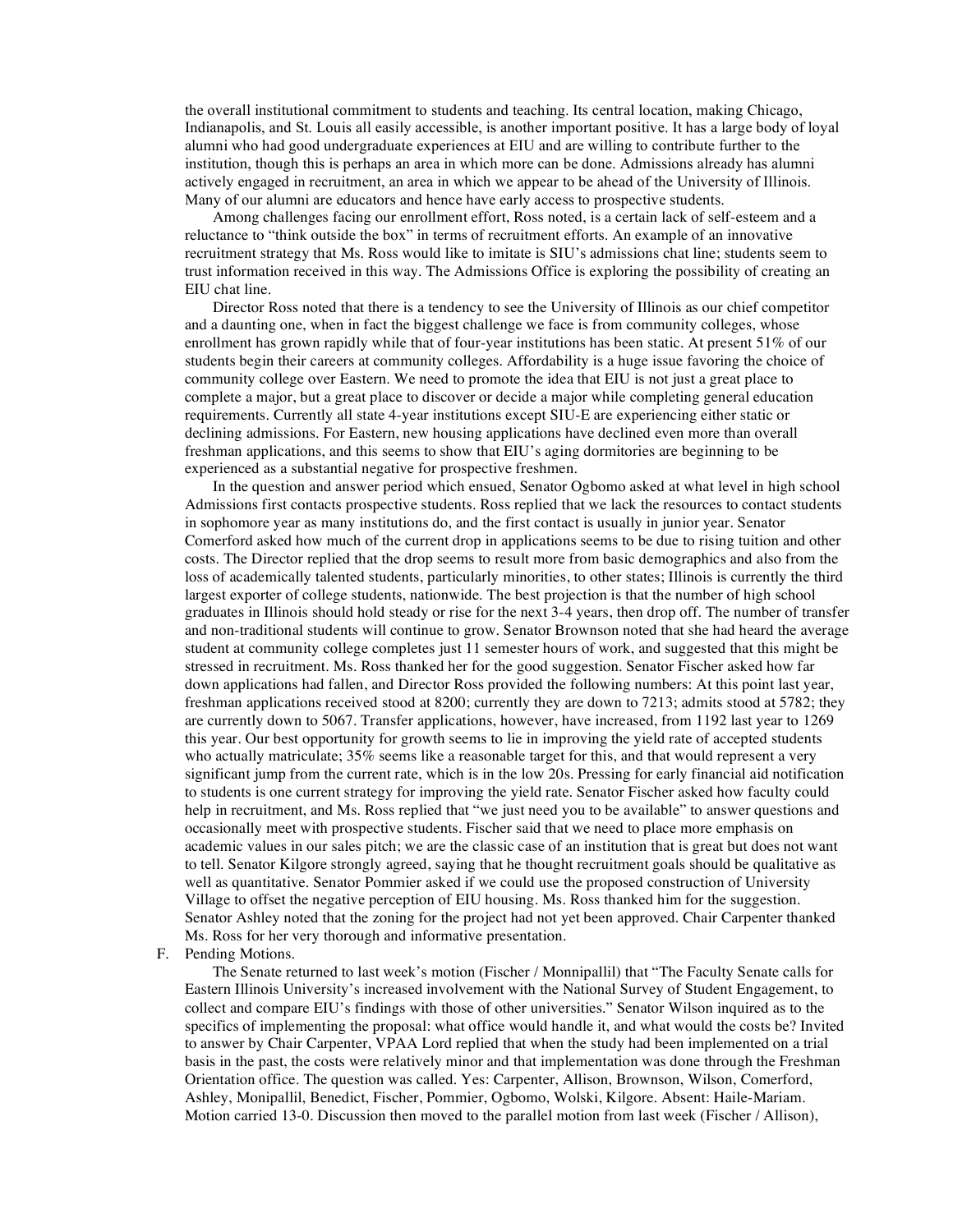"The Faculty Senate calls for an *ad hoc* committee to be formed of appropriate constituents to continue the discussion of student engagement with the university." After brief discussion the vote was called. . Yes: Carpenter, Allison, Brownson, , Wilson, Comerford, Ashley, Monipallil, Benedict, Fischer, Pommier, Ogbomo, Wolski, Kilgore. Absent: Haile-Mariam. Motion carried 13-0.

#### VI. **Adjournment at 3:55 p.m**.

**Future Agenda Items:** Board Trustees' Visit To/With Faculty Senate; Faculty Representation on BOT; Community Service Programs and Opportunities; EIU Foundation; Faculty Participation in Establishing Fundraising Priorities

Respectfully submitted, John Kilgore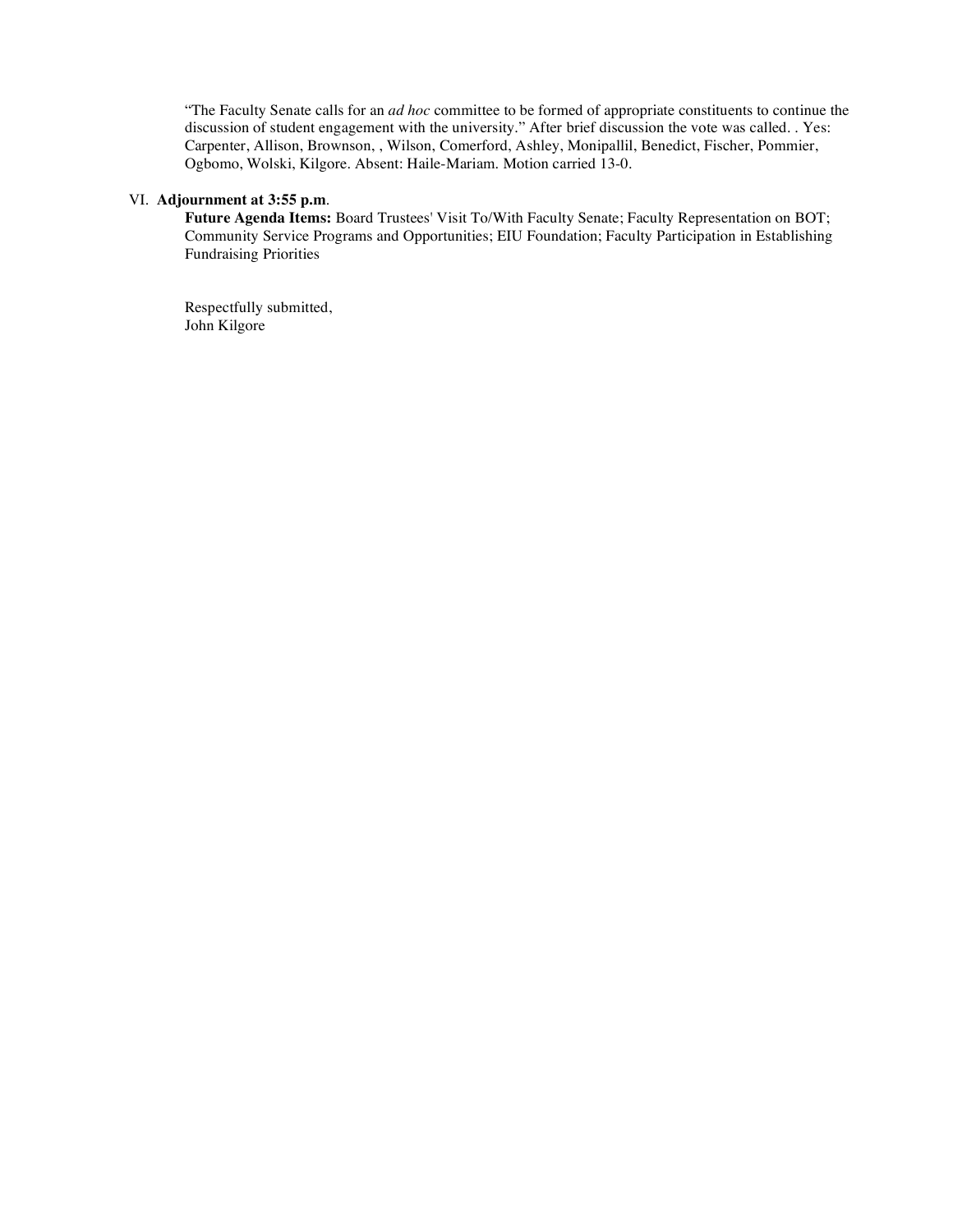#### **RESOLUTION**

#### **Whereas, Coach Rick Samuels for 25 years has provided Eastern Illinois University dedicated, principled service as head basketball coach;**

Whereas, Coach Samuels' concern for the overall development and welfare of his student athletes has been evidenced by their outstanding graduation rates;

Whereas, Coach Samuels has served as a model for the profession of coaching and has been a source of great pride for Eastern Illinois University; therefore,

**Be it resolved:** that the Faculty Senate extends deep gratitude to Coach Rick Samuels for his long-time commitment and invaluable contribution to the athletic vitality and academic quality of Eastern Illinois University.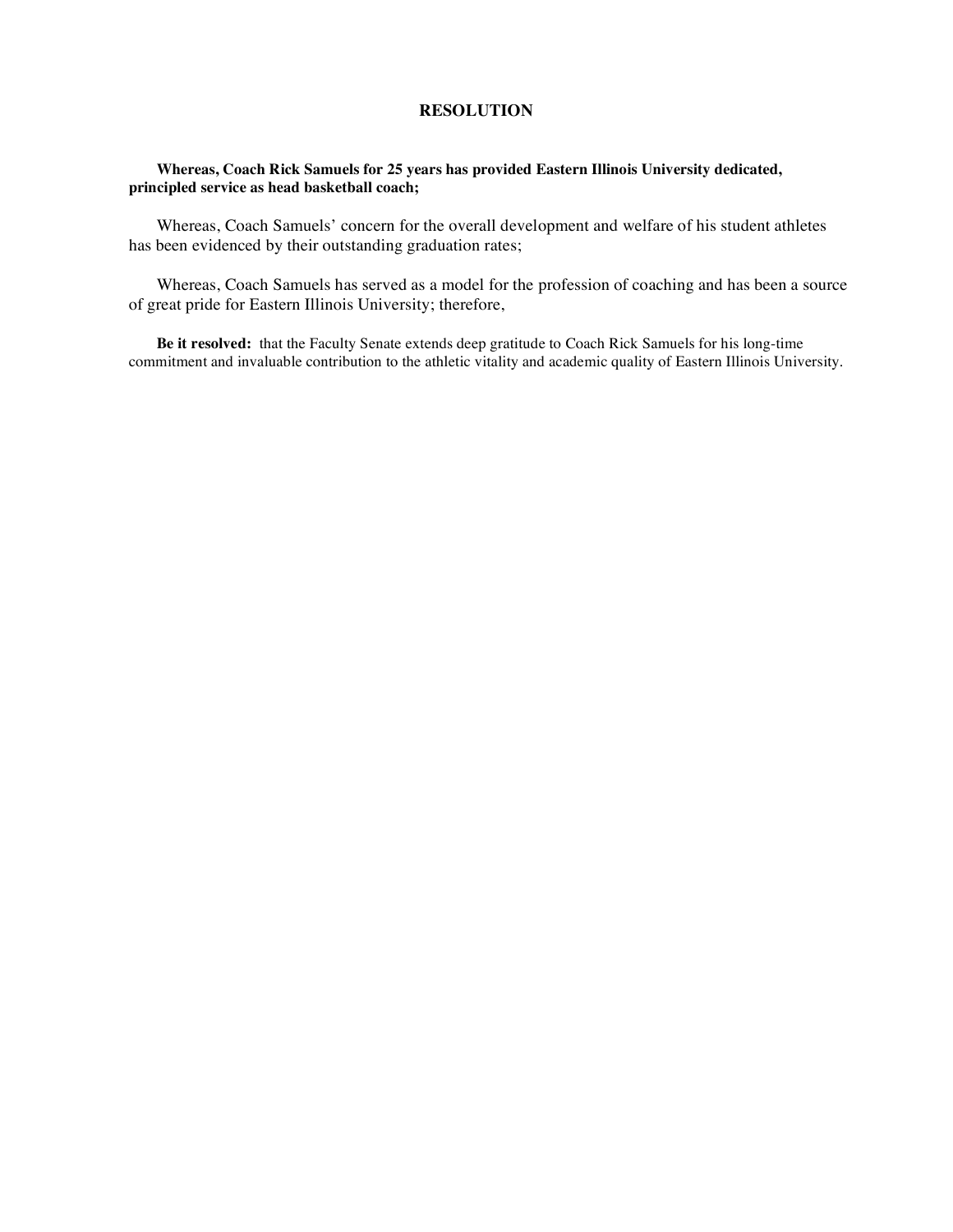## **2005 Faculty Elections**

The following candidates are running for vacancies on elected councils and committees. Attached please find their statements in response to questions posed by the committees.

Elections will be held from 8:00 a.m. to 4:00 p.m. on March 30 and 31 in the lobby of the bookstore in the MLK Union. If you need an absentee ballot, please contact Jean Wolski at cfjkw@eiu.edu *no later* than 5:00 p.m. on Wednesday March 23, 2005.

## **Candidates for Elected Councils and Committees**

**FACULTY SENATE: 5 At Large positions**

Lynne Curry Minh Q. Dao Assege Haile Mariam Rodney K. Marshall

#### **COUNCIL ON ACADEMIC AFFAIRS: 2 At Large positions**

Kathleen Bower Richard Foley Jeff Laursen Jeffrey R. Stowell

**COUNCIL ON ACADEMIC AFFAIRS: 1 position from Lumpkin College of Business & Applied Science** Christie Roszowski

#### **COUNCIL ON GRADUATE STUDIES: 1 position from the College of Arts & Humanities**

Sace Elder Shane Miller David Raybin

**COUNCIL ON GRADUATE STUDIES: 1 position from the College of Sciences**

Charles J. Costa Marshall Lassak Steve Mullin

**COUNCIL ON GRADUATE STUDIES: 2 positions from the College of Education & Professional Studies** Linda Morford

#### **COUNCIL ON TEACHER EDUCATION: 1 At Large position from the College of Education & Professional Studies**

Mark Brown Melissa Jones

#### **COUNCIL ON TEACHER EDUCATION: 1 position from the College of Sciences –**

**Biology/Geography & Geology/Math/Physics**

Michael Cornebise Joan Henn

#### **COUNCIL ON TEACHER EDUCATION: 1 position from Lumpkin College of Business &**

**Applied Science – School of Business**

*No Candidates*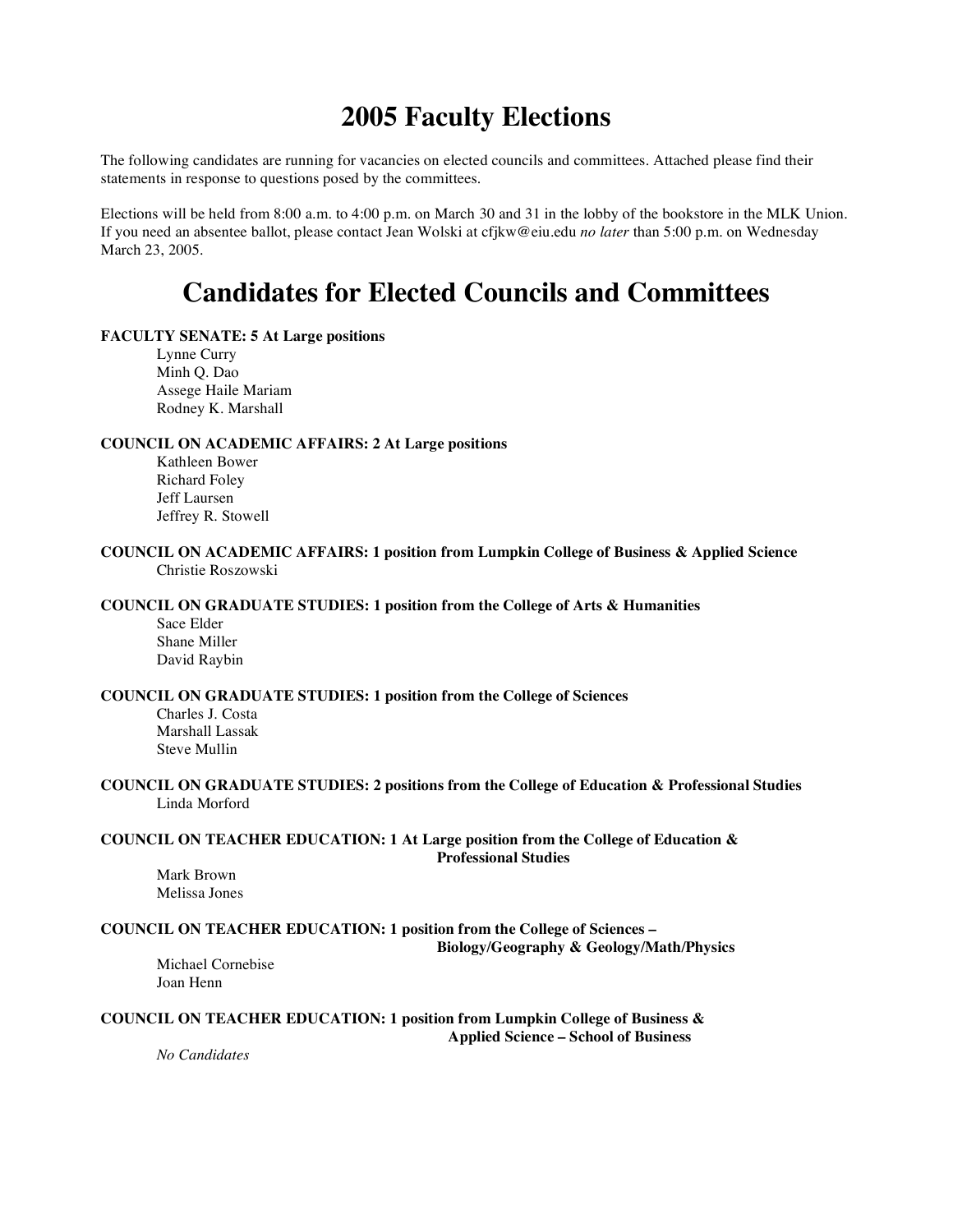**COUNCIL ON UNIVERSITY PLANNING AND BUDGET: 1 position from the College of Sciences** John Best Jonathon Blitz Steve Daniels **COUNCIL ON UNIVERSITY PLANNING AND BUDGET: 1 position from the College of Education & Professional Studies** *No Candidates* **ADMISSIONS APPEAL REVIEW COMMITTEE: 1 position from the College of Sciences** Gary Bulla Russell Gruber **ADMISSIONS APPEAL REVIEW COMMITTEE: 1 position from Lumpkin College of Business & Applied Science** Karla Kennedy-Hagan Stephen J. Larson **ENROLLMENT MANAGEMENT ADVISORY COMMITTEE: 1 position from the College of Sciences** Jim Davis Gordon C. Tucker Keith Wilson **ENROLLMENT MANAGEMENT ADVISORY COMMITTEE:1 position from the College of Education & Professional Studies** Stacey L. Ruholl **ACADEMIC PROGRAM ELIMINATION REVIEW COMMITTEE: 1 position from the College of Arts & Humanities – Communication Studies/ English/Foreign Language/History/Journalism/Philosophy** Terri Lynn Johnson **ACADEMIC PROGRAM ELIMINATION REVIEW COMMITTEE: 1 position from the College of Sciences – Biology/Geography & Geology/ Math/ Physics** Marina Marjanovic **COUNCIL ON FACULTY RESEARCH: 1 position from the College of Education & Professional Studies** Marylin Lisowski **UNIVERSITY PERSONNEL COMMITTEE: 1 position from the College of Education & Professional Studies** *No Candidates* **UNIVERSITY PERSONNEL COMMITTEE: 1 position from the College of Arts & Humanities** W. David Hobbs Onaiwu Wilson Ogbomo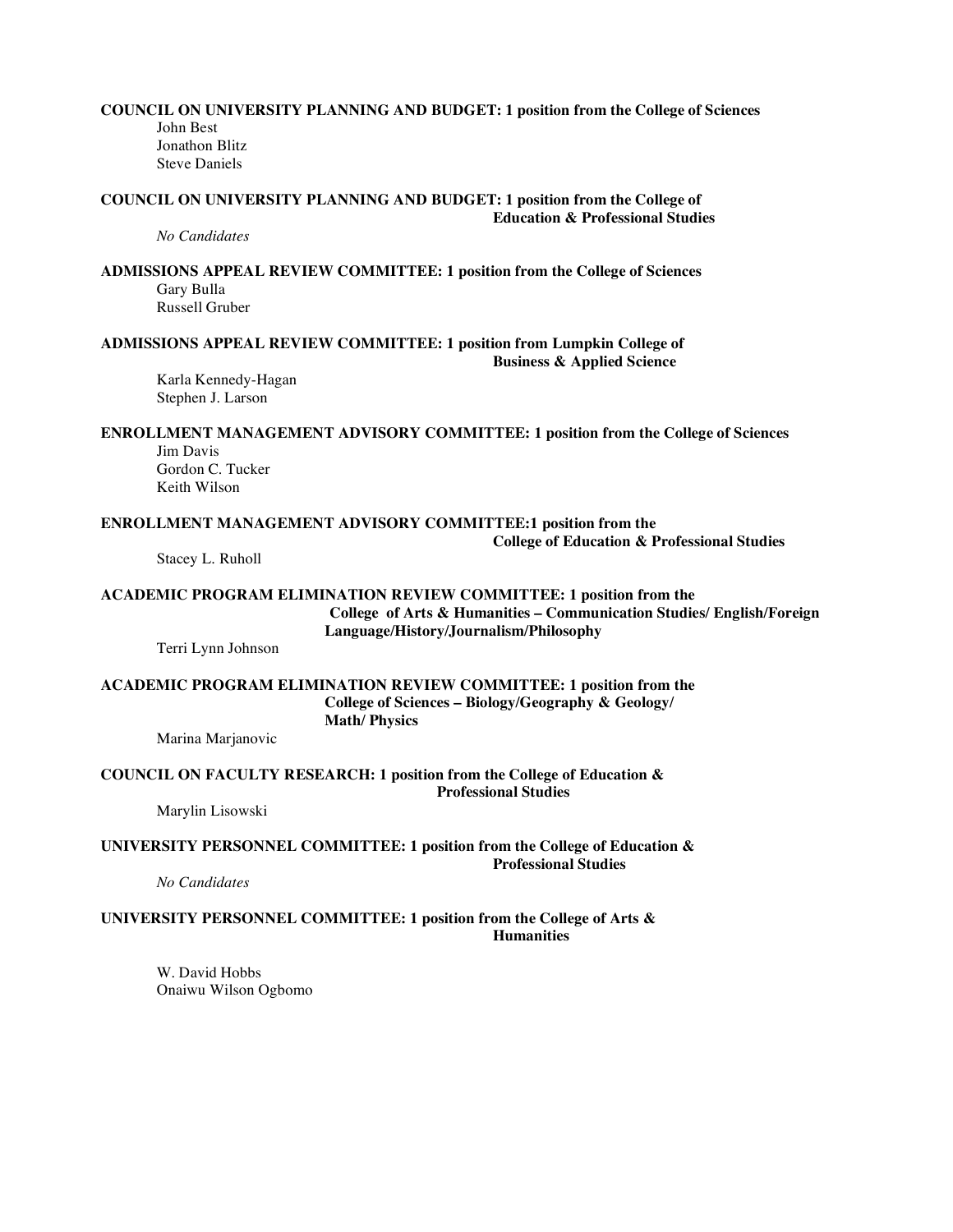#### **RESPONSE TO QUESTIONS**

#### **FACULTY SENATE:** *What issues and concerns do you think the Faculty Senate should address next year?* **1.** *At Large Candidates:*

- **Lynne Curry:** The Faculty Senate will continue to face the challenge of addressing faculty concerns within the context of tight university budgets. The quality and vibrancy of EIU's faculty must be maintained despite serious fiscal constraints. The integrity of faculty self-governance, as reflected by the Senate, is essential to developing students' interest in their own campus governing bodies. Issues that affect the university community at large, such as exploring the feasibility of a day care center, will remain salient to the work of the Senate.
- **Minh Q. Dao:** Since lately I have noticed that the Faculty Senate has been seeking input from the faculty at large with respect to issues and concerns, I think that may imply a lack of these as perceived by the faculty at large. My intention to run for the senate is to provide a more balanced representation on it and possibly a more objective view based more on objective analysis rather than subjective emotions.
- **Assege Haile Mariam:** I would like to begin this statement by acknowledging that given the budget issues facing higher education in the state of Illinois, the EIU community is doing a fine job serving students. Maintaining this momentum, I believe, will continue to be a challenge at many levels. One concern I would like to see the Faculty Senate continue to discuss is how to engage students in academic life. In the last few years the culture seems to demand more skills learning and utility, what some refer to as the "factory model," rather than intellectual growth (learning for the sake of knowledge). To benefit students, faculty, and the citizenry in the long-run, I believe the Faculty Senate has the responsibility for addressing such concerns.
- **Rodney K. Marshall:** First, I would like to commend the members of the Faculty Senate for their work. I would like to participate on the Faculty Senate because I believe it to be a very important venue to not only help faculty members of this university, but to promote the university itself. This being my fourth year here at Eastern, I believe I could bring in a fresh perspective to the Senate.

**T**he first issue I have that the Senate should be concerned about next year is getting feedback from faculty. Faculty is the core of the university. Anything that involves or concerns the faculty needs to be a Faculty Senate discussion. For instance, one of the recent NCA findings was concerning assessment and the need to continue this important research for many years. Faculty needs to be involved in this process. Faculty needs to be polled and encouraged to participate in workshops. The information provided needs to be circulated to faculty. This is a very important area for future of EIU.

Another item that the report suggested was the ongoing intellectual development of EIU faculty. As stated in the report, this is essential to the quality and vitality of the institution. I would encourage the Faculty Senate to be responsible to the faculty and to do whatever possible to encourage and support faculty research, scholarship, and creative activity. I appreciate the work that has been done so far and would do what I can to help extend this type of support to our faculty. The Faculty Senate should continue to encourage and support the faculty.

All in all, I just want to support and help the Faculty Senate in whatever way I can. My concern for and interest in the teaching of our students, helping our faculty, and the general well-being of our EIU community motivates me to run for Faculty Senate.

**COUNCIL ON ACADEMIC AFFAIRS:** *How do you perceive your role as an individual CAA member? What would* you like to accomplish as a CAA member? What do you see as the major challenges CAA faces in the next three years? **2.** *At Large Candidates*

**Kathleen Bower:** I am running for a position on the Council on Academic Affairs. As a member of the council, it would be my role to assist in reviewing and developing standards and requirements of undergraduate education at EIU. I believe instructors should require a high standard of education of students within a classroom while facilitating this learning process. Students should be encouraged to learn as much as possible, both in their chosen field and in those areas that are a necessary part of a thinking citizen of the world. This education includes both background knowledge and those skills that make students life-long learners and thinkers. In the near future, the CAA will be reviewing potential changes to the general education courses. They will continue to look at course standards and graduation requirements. As a member of the council, I believe I can have a positive impact on the goal of the CAA; the education of our students.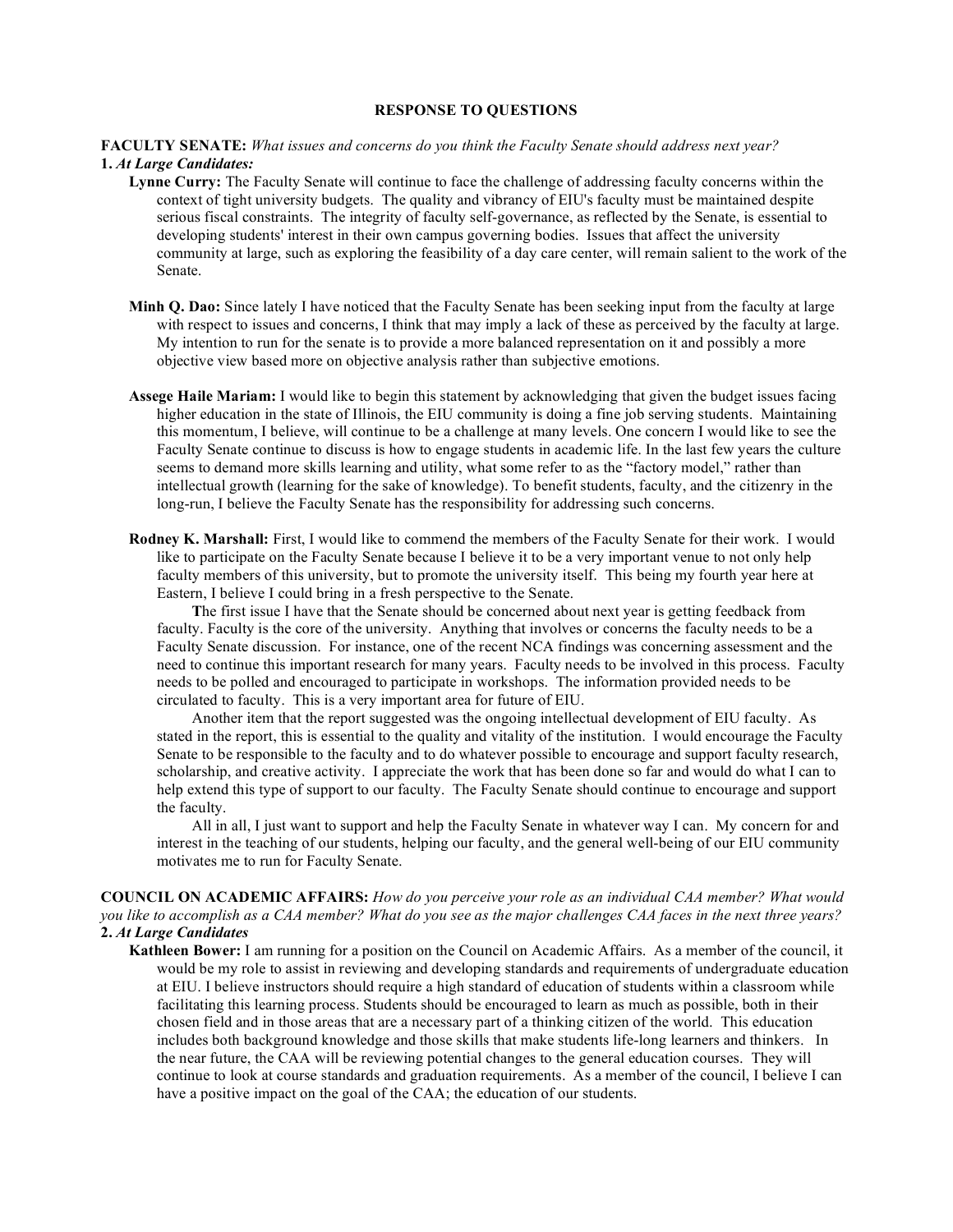- **Rich Foley:** The most significant issue facing CAA is the revision to the General Education Program that is currently under way. I intend to maintain EIU's commitment to a Program that is truly general, with a foundation in the traditional liberal arts and sciences. I will work to see that any sensible modifications to the Gen Ed Program are made in a way that preserves the integrity of the system now in place. I also believe that CAA should work to clarify and simplify its assessment requirements. As chair of my college curriculum committee, I have seen how relatively insignificant issues have slowed the course approval process. I will argue that assessment standards need to be crafted with a sensitivity to the diversity of the programs in the various colleges, and that these requirements should not continue to take priority over more important issues like course content.
- **Jeff Laursen:** 1. I would like to use my input in CAA to allow curricular decisions to drive record keeping and administrative issues, rather than the other way around. As the health professions coordinator and advisor on campus I oversee 100+ advisees. I have a good grasp of how changes in curricular, administrative, and recordkeeping issues will impact students and hope that I can convey these concerns to the council.

2. I want to have an input into important academic and curricular issues addressed by this council.

3. There are a number of items of interest to CAA. The ongoing review of the general education program will be an important issue for the immediate future, and the council should evaluate the program in total, not just tweak a system if it isn't working. For example it should include a discussion of why we need "majors'" gen ed courses, such as MAT 1441G, BIO1300G and others, that do not meet the guidelines of the gen ed curriculum but are designated as such for record-keeping. Math majors, Biology majors and others need a gen ed class in their discipline, rather than exempting them based on their major coursework. We need to have a working guideline for inclusion of courses in the gen ed curriculum, based on IBHE and IAI directives, and stick with it. Making EIU unique just by virtue of being different than the general education norm only complicates issues such as transfers and doesn't necessarily make us better.

Assessment issues such as the effectiveness of the EWP and writing across the curriculum, will be important discussions. The way the EWP is designed, with submission only from writing intensive classes, is threatening to influence curricular issues. Rather than repeating the gen ed precedent, by designating more courses as WI (even if they don't strictly fit the criteria) to meet the administrative need for more WI classes, I would suggest that it makes more sense to allow EWP submissions from any class in which students have a quality example of their writing.

Proposals to initiate speaking across the curriculum and any new concerns raised by the recent NCA review will also need to be addressed.

**Jeffrey R. Stowell:** Having served as the chair of our department curriculum committee, I would like to extend my service experience by being a member of the CAA. In this role, I would help maintain rigorous academic standards and help steer the future of general education requirements. With my experience of teaching technology delivered courses, I hope to contribute a valuable perspective to the approval and management of these courses. In my view, the major challenges that CAA faces in the coming years will be to balance the scale between increasing graduation requirements and timely graduation, and to consider the role of technology in undergraduate education.

#### **3.** *LCBAS Candidates:*

**Christie Roszkowski:** 1. My role as a CAA member would be to serve the various constituents of the University. As a representative of the Lumpkin College of Business and Applied Sciences, my responsibilities would include being knowledgeable about the programs and curricula of the Schools of Business, Family and Consumer Sciences, and Technology and the Department of Military Science as well as understanding their learning and curriculum goals. Further, I should advocate on their behalf at CAA and keep them informed of CAA activities. Notwithstanding my role as a LCBAS representative, I would have a broader responsibility to the University and the students to help ensure that the university curricula continue to be rigorous and provide the foundation for learning and intellectual development throughout the students' lives.

2. As a CAA member, I would like to assist in the updating of the general education curriculum so that it better meets students' needs while still achieving the University's goals. Additionally, I would like to focus on increasing both student and faculty awareness that a meaningful curriculum includes not just gaining knowledge but also learning and developing skills and attitudes.

3. The major challenges facing CAA are to maintain excellent curricula despite the constraints imposed by the budget and external control. I am concerned that the state and IBHE emphasis on preparing students for jobs creates a risk of turning higher education into vocational education. A liberal education should prepare a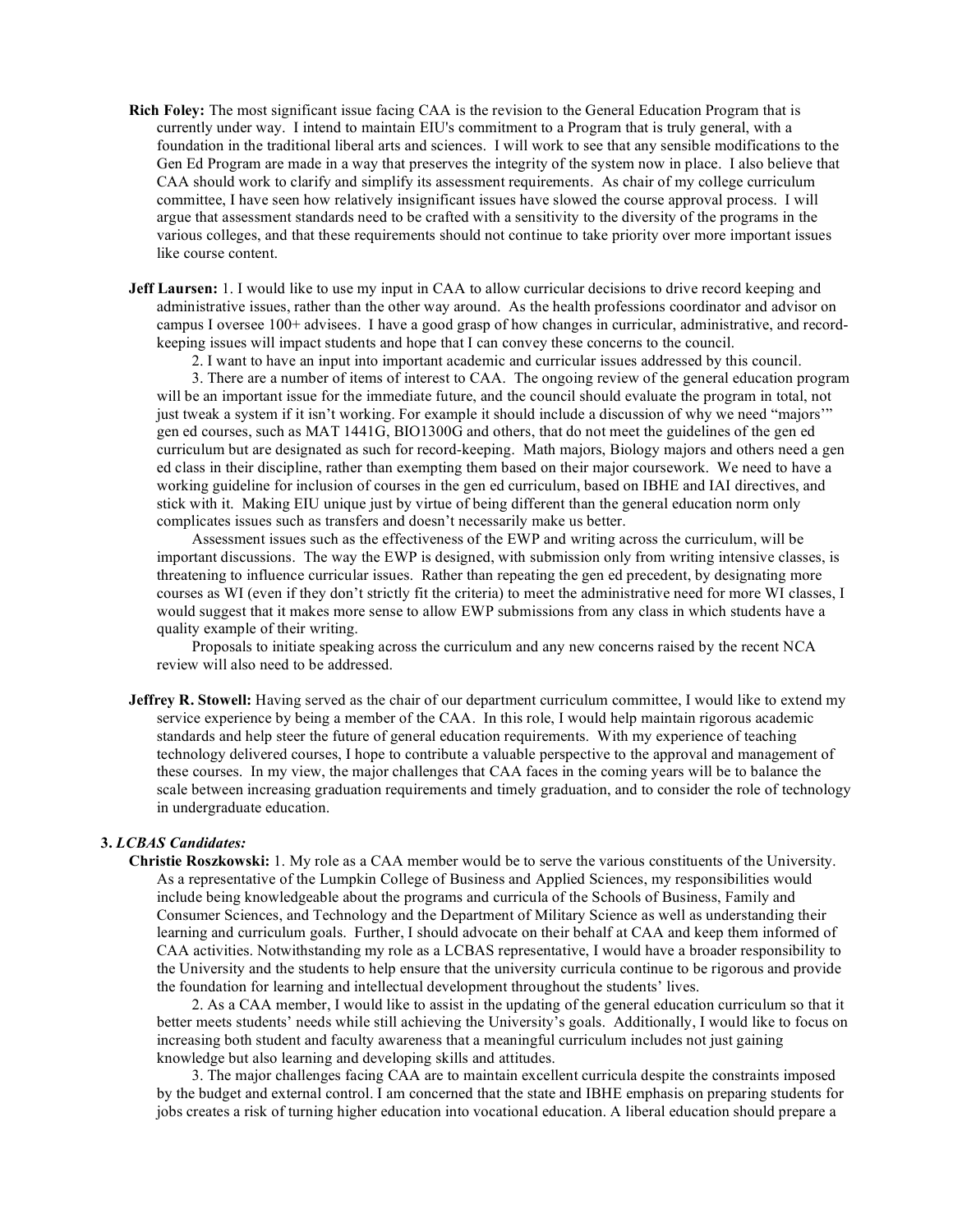student for a lifetime of career and personal development; it should not merely be training for a job after leaving college. Achieving the goals of a liberal education depend on creating and implementing excellent curricula. Further, limited faculty hiring and an increasing reliance on annually contracted and adjunct faculty threaten the ability of the faculty to fulfill their responsibility for the curriculum. It is critical that the faculty maintain curriculum development as a central function of their roles within the University.

**COUNCIL ON GRADUATE STUDIES:** *What do you identify as the major issues facing graduate study at Eastern* Illinois University today? How would you propose to address these issues as a member of the Council on Graduate *Studies?*

#### **4.** *CAH Candidates:*

**Sace Elder:** In the current disadvantageous fiscal environment, I see the major challenges facing our EIU graduate programs as the following: 1) We need to continue to provide and improve quality education that meets the needs of our graduate students, many of whom are coming to Eastern as professionals in mid-career. Addressing this issue will require working to diversify graduate offerings in terms of content and especially in terms of scheduling for our non-traditional graduate students. 2) Maintaining the quality of our graduate studies and the competitiveness with other programs requires being able to recruit excellent students; funding of graduate students is key to this recruitment, as is continued development of publicity, both regionally and nationally. Recruitment funding must be balanced, however, with providing the means for students to complete their programs.

As a member of CGS, I would advocate for the review of ways in which we can balance quality of education and the requirements of specific disciplines with flexibility of course scheduling and course offerings. I will also promote the development of recruitment assistantships and other kinds of financial support for incoming and continuing students. I will also work to find ways to continually improve the advertising of our programs regionally and nationally. If elected to CGS, I would come with experience as a member of the history department's curriculum committee and as the departmental honors coordinator. As someone who regularly teaches graduate courses, I have a good sense of the needs of our graduate students.

**Shane Miller:** I believe that one of the primary issues facing graduate study at Eastern Illinois University today is the need to support the growing amount of graduate student research coming out of our graduate programs. Over the past several years there has been a noticable increase in the number of students completing and presenting research both on and off campus. The ability for such research to enhance graduate education here at Eastern is obvious and needs to be encouraged but will require creative ways to support such research. The Council on Graduate Studies is in a superb position to address this issue by exploring ways to maintain appropriate levels of funding for recognition and travel, by continuing to work with the development of the University's IRB as it relates to graduate students, and by re-examining the makeup of the CGS awards committee, which is quickly becoming burdened with the increasing number of award applicants for outstanding theses, William's Travel Awards, and research awards.

Another issue I would like to see the CGS address is the support and training available to our graduate students who plan on pursuing a Ph.D. in their respective disciplines. Exploring ways to provide additional training or preparation for taking the GRE as well as examining the feasibility of administering the exams here at Eastern would be beneficial to the growing number of our students who pursue advanced degrees.

Finally, on the heels of the Celebration of Fifty Years of Graduate Education I would like to see the CGS continue the momentum of this event by working to facilitate greater contact with our graduate alumni. It is not surprising that graduates from our M.A. programs go on to become very successful, inspiring members of their professions. At the current time, however, our ability to track and stay in contact with these graduates is neither centralized nor widespread. The CGS sits in an excellent position to encourage and if desired, coordinate these efforts.

**David Raybin:** The key challenge for graduate programs at Eastern is to attract strong students to strong programs. I hope to be part of a Council that assists (1) in the university's transition to on-line recruitment, and (2) in departments' efforts to maintain and strengthen their individual programs.

#### **5***. Sciences Candidates:*

**Charles Costa:** Strong graduate programs are of great benefit to both faculty and the undergraduate students that have the opportunity to interact with graduate students. Perhaps the biggest challenge we face is to find ways to strengthen and encourage growth in graduate education at a predominantly undergraduate institution where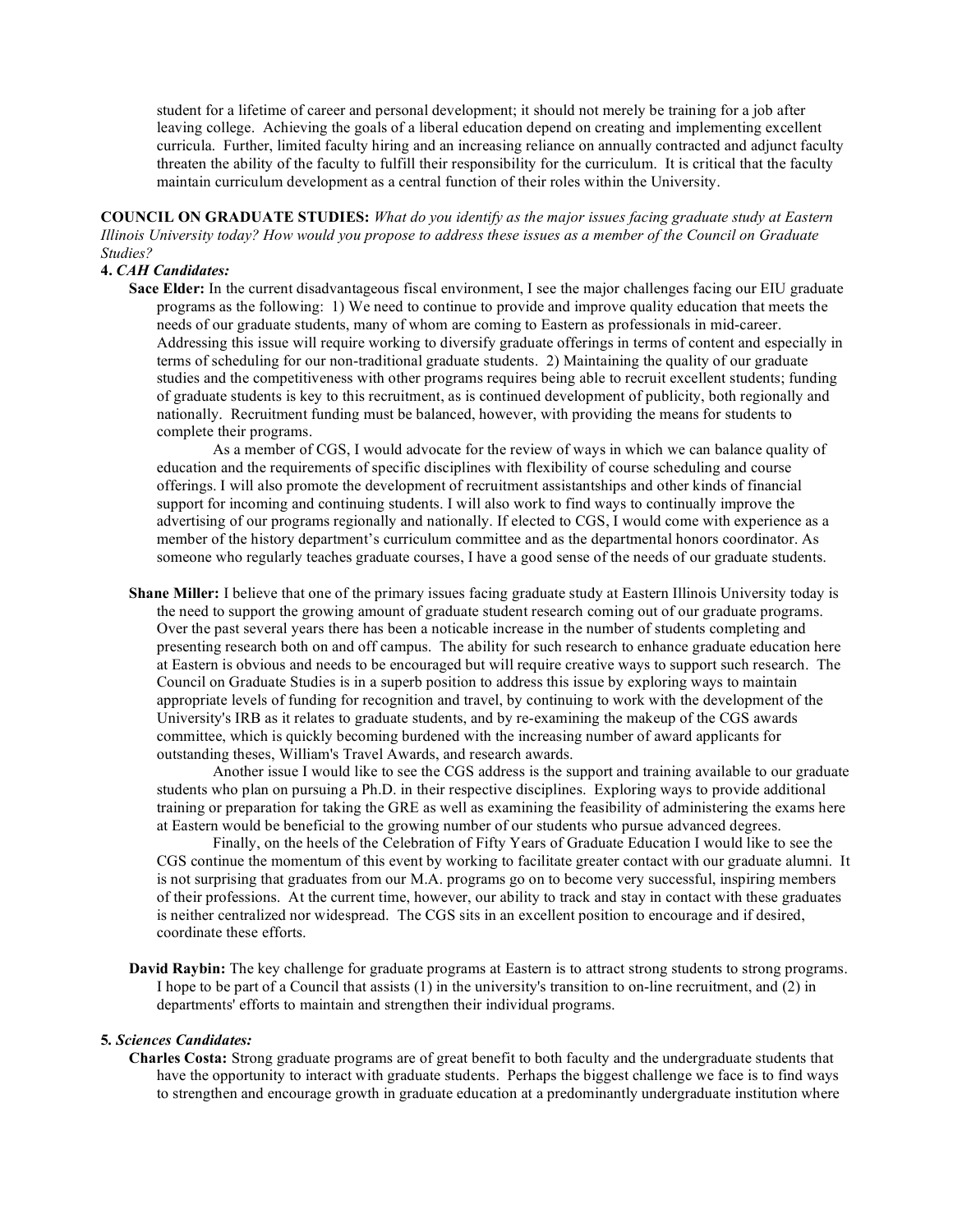the value of having strong graduate programs is not universally recognized. This challenge is complicated by the diversity of graduate programs on campus: A one size fits all solution is not an option.

I will work with Dean Augustine and the other CGS members to put EIU graduate programs in the best light before those on and off campus that allocate the funds that can allow us to get better and to grow. While I appreciate the diverse needs of the graduate programs in the College of Sciences and across the campus, I will be an especially strong advocate in the CGS for those programs where research that culminates in a thesis is a major component.

**Marshall Lassak:** The structure and promotion of graduate studies at Eastern has undergone a few recent changes, but the focus and quality of each graduate program has not. With the change of the summer scheduling and removal of print graduate catalogs, CGS needs to stay aware of and be sure that these changes serve the needs of our graduate students, as well as the faculty and university. Activities such as the upcoming  $50<sup>th</sup>$ anniversary celebration are excellent opportunities to showcase the diverse programs and academic rigor present in our graduate programs. It also provides a potential forum for enhanced and continued graduate alumni support of our programs. CGS needs to consider future such events and how these can help to best advertise and promote graduate studies at Eastern.

CGS may take the initiative and look at what departments across campus are doing regarding their individual programs. Recently, some programs have created new options, modified current offerings, or merged different degree tracks, all in effort to better fit potential and current graduate student's needs. Questions to consider are: What makes graduate program successful? What are the traits of such programs? Are there needs or issues not being addressed by the current graduate offerings at Eastern?

As a member of CGS, I would consider it my duty to work with other members on any and all issues before the council and give them my full attention for the enhancement or improvement of graduate education at Eastern.

**Steve Mullin:** With the 50th anniversary celebration of The Graduate School just around the corner, I contend that one of the most important issues for graduate students at EIU is the quality of their overall experience in a degree program. Knowing that EIU is able to attract excellent students for its graduate programs, I am most interested in fostering an environment that allows these students to continue their productivity and professional growth at EIU. This goal can be achieved by making funding a top priority. For instance, graduate students' awareness of current research in their field is enhanced if they are able to attend national conferences appropriate to their respective disciplines. Working with the other members of the Council on Graduate Studies, and in collaboration with the Graduate Student Advisory Committee, I will strive to identify additional resources to support graduate student research and travel for the dissemination of that research.

Another issue that should be addressed by the Council on Graduate Studies is the appropriate compensation for departmental graduate coordinators. These individuals spend a tremendous amount of time interacting with graduate students, from the months leading up to their enrollment in a degree program, to the day when their degree is awarded. It is unfortunate that this level of dedication is typically viewed as a form of service to the university, and is not uniformly compensated across all departments. I intend to work with the Dean of the Graduate School and other University administrators to develop a mechanism by which departmental graduate coordinators are remunerated for all that they do to increase the quality of graduate education at EIU.

#### **6***. CEPS Candidates:*

**Linda Morford:** I have served on CGS for the past three years. In this role I have had the opportunity to learn a great deal about graduate education here at EIU. Some of the issues facing graduate study include expansion of programs, more money for graduate assistantships, and recognizing outstanding graduate work. As a member of CGS, I believe it is my role to advocate for both faculty and students in the College of Education & Professional Studies while working with the broader university community to improve graduate education. Much of this work will include identifying new sources of money to support program expansion and graduate assistantships. In terms of recognizing outstanding graduate work, I will work with CGS to identify other ways to publicly recognize student research and projects both internally and externally.

**COUNCIL ON TEACHER EDUCATION:** *What issues do you believe the Council on Teacher Education should address and what contributions do you hope to make?* **7.** *CEPS At Large Candidates:*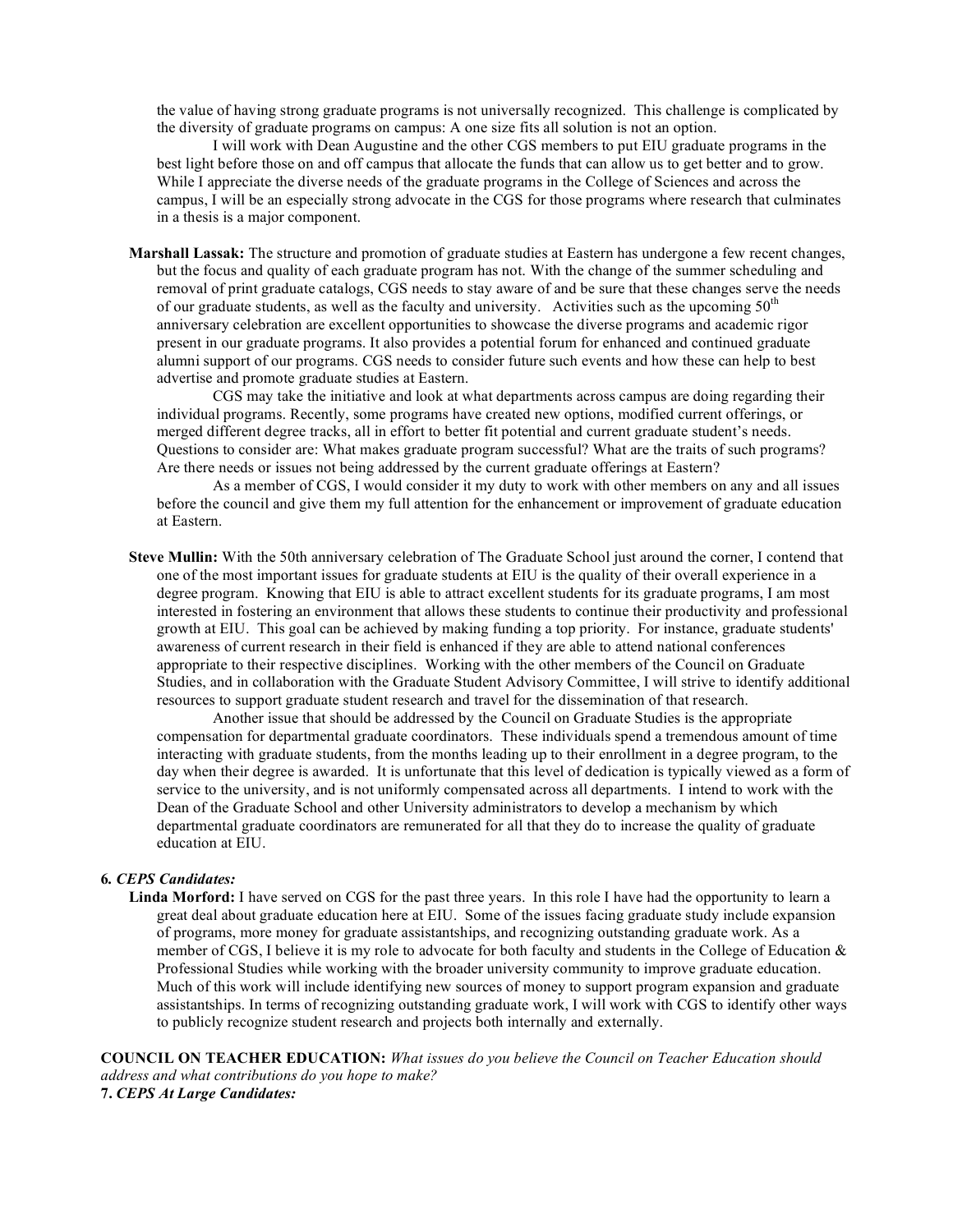**Mark Brown:** I believe that I can assist the other members on the Council on Teacher Education with making our university compliant with NCATE accreditation that is data driven through the implementation of "Live Text" in designated undergraduate courses.

In addition, I feel that the COTE should develop a pilot on-line survey that allows student/faculty to give their feedback on the benefits/challenges of "Live Text" in the classroom as well as how do they (students) possibly envision applying some application of "Live Text" to their practicum or student teaching experience.

I also feel that I can assist the members of COTE with aligning specific course content to the Illinois Professional Teaching Standards. I would also like for the COTE to think about adding the CEPS strands (i.e., diverse strategies, diverse students, diverse subjects, diverse societies and communities, and diverse technologies) as an additional assessment layer for important junior-senior level courses.

I feel that I can assist the other members of the COTE committee when graduate (non-education majors) students come back and wish to get certified in the field of education. The process that they take to get their new licensure should be straight forward and allow for the implementation of clear procedural steps that take them along a successful path to the final completion of their master's (MAT) degree.

**Melissa Jones:** The Council on Teacher Education (COTE) should continue to endorse and support high quality teacher education programs across the campus. By advising and providing leadership to all programs from which teacher certification can result, the committee assumes the task of ensuring alignment while maintaining specific expertise in discrete specialty areas. Further, by linking assessment and evaluation across programs, COTE facilitates the evaluation of the performance of individual departments, as well as the unit as a whole. A number of issues that should be addressed, or continue to be addressed by COTE in the future include: consideration of new programs and program revisions, the impact of future legislation on teacher education and accompanying requirements, and efficient incorporation of ISBE teacher certification rules and regulations.

If elected as a member of the aforementioned committee, I hope to serve as a team player, collaborating with others while representing the college. In addition, I hope to provide insight from the viewpoint of a practitioner as well that of a university faculty member. Finally, it is my goal as a member of COTE to objectively review information and participate in active decision making regarding teacher education programs at EIU.

#### **8.** *Sciences (Bio, G&G, Math, Physics) Candidates:*

**Michael Cornebise:** Educating the future teachers of our children remains a critical component of Eastern's mission and the last several years have brought forth sweeping changes to Illinois' teacher education programs. I believe that there are two key issues currently confronting the Council for Teacher Education (COTE). The first issue involves changes in methods of student assessment including the on-going implementation of the content-area examinations. The other key issue involves potential changes in the curriculum in an effort to better serve the students while at the same time meeting changing state teaching standards.

I currently serve as the academic advisor for students who have chosen the geography designation within the Social Science Teacher Certification program at the secondary level. I believe that my election to the council will prove mutually beneficial. First, serving on the COTE will allow me to become a better informed and more effective student advisor. Concurrently, I will be able to share and address concerns voiced by my advisees that affect their programs of study, thereby assisting the COTE in identifying ways to improve the teacher education program at Eastern.

**Joan Henn:** Eastern Illinois University has a long history of providing a quality education for both our future teachers and teachers already in the classroom. This has been achieved through a respect for tradition integrated with an openness to new ideas that make our program even better.

Right now, a major issue is the implementation of the Unit Assessment System, complete with the use of Live Text, which will be fully in place in the fall of this year.

As a former member of the Council of Teacher Education, I hope to once again be a part of the continuous effort to provide an even better educational experience for our students at Eastern Illinois University.

#### **9.** *LCBAS (School of Business) Candidates:* **NO CANDIDATES**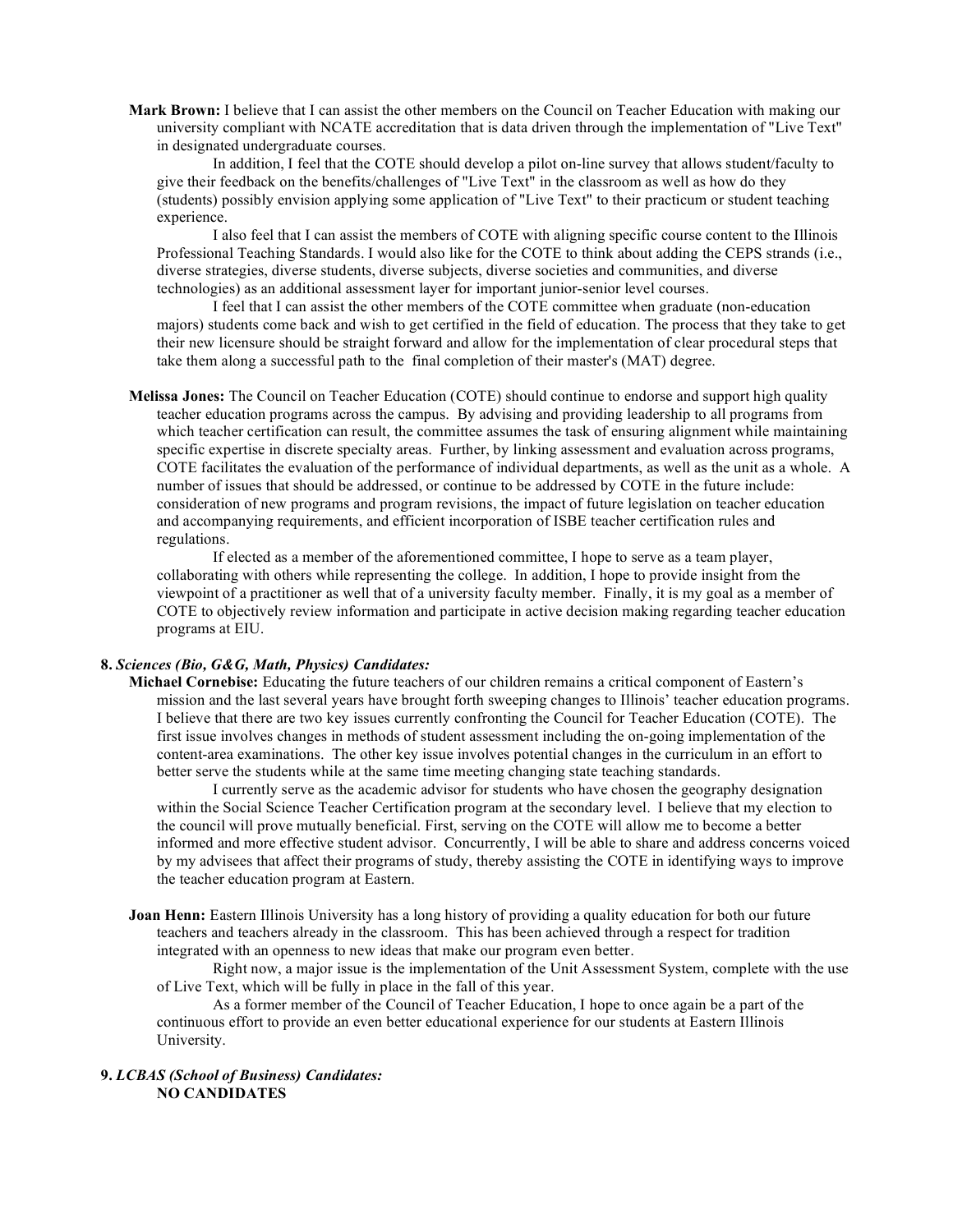#### **COUNCIL ON UNIVERSITY PLANNING AND BUDGET:** *What do you think should be the role of faculty in University planning and budget?*

## **10.** *College of Sciences Candidates:*

**John Best:** I think that faculty can play an important advisory role in helping to protect the integrity of the university's academic mission during inevitable budget vicissitudes. I also think that faculty members on CUPB should be communicative with their faculty constituents to develop a distinct faculty voice, among all the other stakeholders on CUPB, in helping to shape the university's future financial policy.

- **Jonathon Blitz:** Perhaps the largest component to the concept of "shared governance" is the role of faculty in the planning and budgeting process. If anything more than lip service is to be paid to the idea of shared governance, then faculty input is fundamental. In most institutions, workers have no say in these important decisions. That is not the nature of academic institutions. There is an understandable and all too human reluctance to share in the formulation of planning/budgeting policies and procedures. However faculty offer a unique and important perspective that can be lost after leaving the ranks. For the good of the institution, our constituency must be heard. While there may not be enough faculty to carry the day at CUPB, people often listen to reason. Faculty can and do have an influence. In any case a faculty perspective must be heard both within CUPB and sometimes more publicly throughout the university community.
- **Steven Daniels:** The faculty should have a voice in the planning and budget of the University. Through shared governance the faculty should make sure that their voice is heard. The CUPB is a committee designed as an avenue for discussion about the University planning and budget. The faculty must take an active role in helping this committee to be proactive in the planning and budget process for the university. But the CUPB is more than that. It is a committee where constituents from all over campus get together and interact in a positive way. The meetings are more than a forum for faculty but also a conduit for passing information to the faculty and other groups on campus. The faculty needs to be open to the transfer of information on planning and budget in both directions along this pipeline. My experience on the council has given me some perspective on the planning and budget process that will help me to be active and a positive conduit for the faculty voice that is much needed in this group.

#### **11.** *CEPS Candidates:* **NO CANDIDATES**

**ADMISSIONS APPEAL REVIEW COMMITTEE:** *What factors should be considered in reviewing admissions appeals? Which indicators could be considered to assess academic potential in reviewing admissions appeals? How can the Admissions Appeal Review Committee differentiate among students hailing from schools with significantly differing student bodies and/or academic standards?*

### **12.** *Sciences Candidates:*

**Gary Bulla:** 1. Each student appeal should be handled independently, as a lack of previous academic success can stem from problems in several areas (some easily corrected, others more complex). The current admissions criterion (which includes the use of a grid which considers GPA, class rank and standard exam scores) is an adequate tool by which to evaluate applications. However, the appeals process should include questions regarding several components focusing on academic history. Has the student's academic performance dropped recently or is it a continuing trend? Does the student lack of study skills or is there a lack of motivation? If a lack of motivation, is there evidence of an anxiety disorder or lack of caring about performance? Has the student had adequate warning of academic problems in the past and failed to respond? Students should be given the opportunity to succeed, but failure of a student to respond to recognized opportunities should affect the committee's decisions.

2. The primary factors that should be considered address several questions: a) Has the student shown recent improvement that is not reflected in overall class standing? b) Are there documented underlying problems (e.g. anxiety disorder or depression) that have negatively impacted the student's standing, but which steps have been taken to correct? c) Is there other documented evidence that the student has "caught fire" and is truly motivated to succeed? Ultimately, the student should be responsible to provide proof that, despite a poor record, that he or she will be successful at Eastern. Those steps should be documented when possible (seeing a tutor, talking with professors, attending classes to help with study techniques). Accepting a student with the lack of such evidence may be setting the student up for continued failure and likely eventual dismissal, a situation which does not benefit anyone.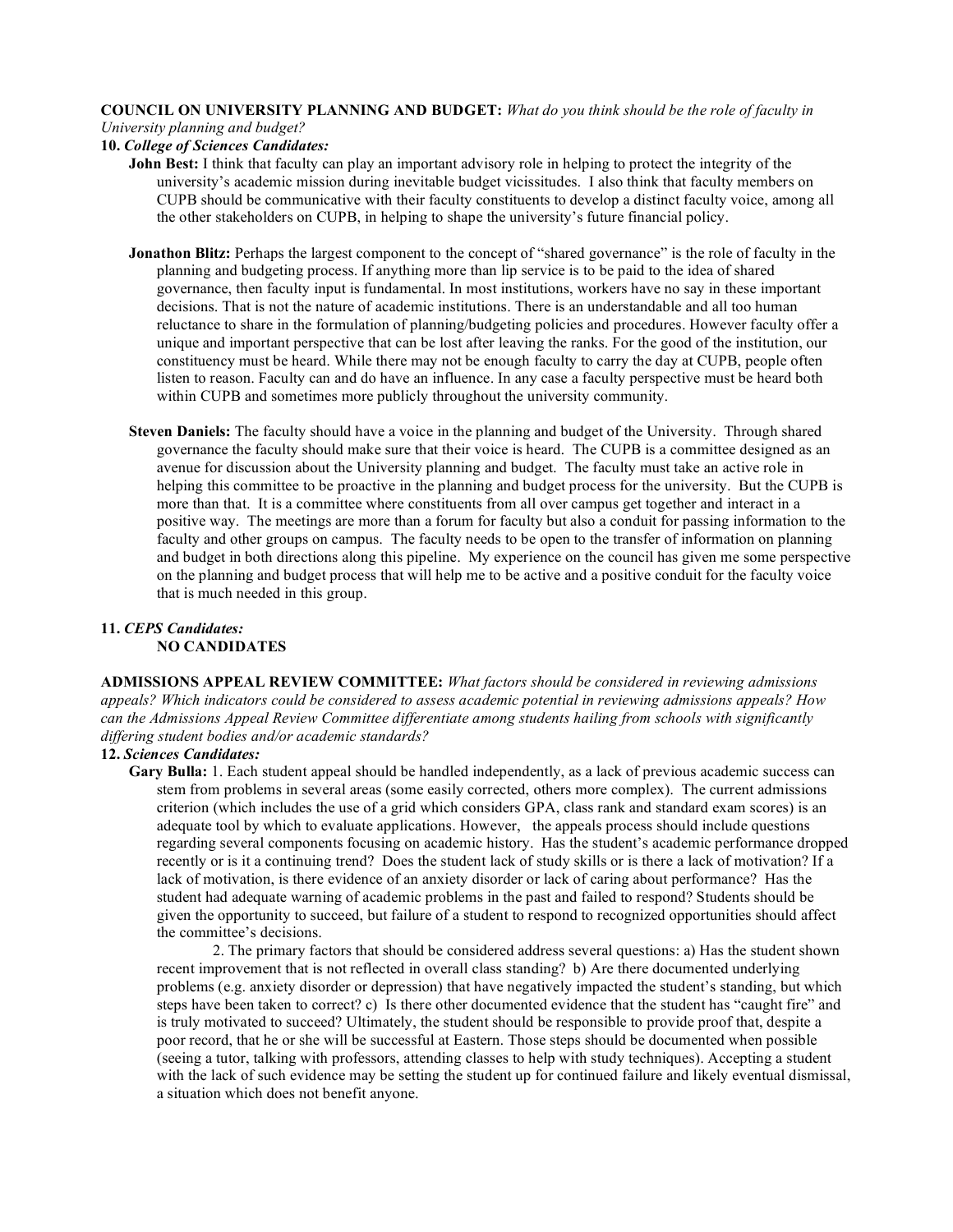3. Decisions by this committee should come down to motivation of the student to succeed. The current GPA/Rank/ACT grid largely takes into account the differences between institutions. However, private institutions tend to have higher standards and often provide more rigorous preparation. In these cases, some knowledge of the institutional rigor needs to be taken into account. The overall goal should be to provide a suitable evaluation of the student's chances for success at Eastern.

**Russell Gruber:** 1. Any factors that indicate special circumstances that may account for weaknesses in an individuals application materials should be considered. The appeals process provides an opportunity to take a closer look at individual differences and circumstances that may not be immediately apparent during the initial review of applicants. There are numerous factors that a committee may find relevant in this regard.

2. Academic potential can be judged in several ways. Many candidates seeking admission through the appeals process may not have met admission requirements on first review. However a more careful review will at times lead to an appreciation of special circumstances that indicate that the potential to succeed at Eastern is present. These must be assessed on an individual basis. It is a disservice to a student to allow them admission to Eastern when they do not have a reasonable chance at success. On the other hand, an appeals letter may provide the committee with evidence of academic potential.

3. This is a difficult task, and again must be dealt with on a case-by-case basis. Students should not be penalized for coming from schools with very high academic standards. However, we should also be careful not to penalize students for the opposite reason. This requires a careful balancing of issues regarding academic background with attention to the special circumstances that the applicant is presenting.

#### **13.** *LCBAS Candidates:*

**Karla Kennedy-Hagan:** 1. I believe that there are two main factors that need to be considered in reviewing admission appeals. First, the Admissions Appeal Review Committee needs to know why the student was denied admission to the University. This information is readily accessible in the letter that the student receives from the Admissions office. Second, the Admissions Appeal Review Committee needs to review the supporting documents that the denied student submitted to support their appeal. I believe all appeals should be reviewed by the Committee and treated with due respect.

2. Keeping the reason(s) in mind for the denied admission, the Admissions Appeal Review Committee could review numerous indicators, including: Student's transcripts, ACT score(s), letters of recommendation, personal statement for applying to Eastern Illinois University, and any written supportive documentation from the student explaining why they are appealing the University's decision to deny them admission. The exact indicator(s) would be case specific.

3. Each student appeal needs to be looked at individually. I do not feel that students coming from schools with significantly differing student bodies and/or academic standards should be looked upon differently than those students coming from more traditional academic settings. The ultimate goal of the committee is to assure admission of appropriate students, while maintaining the standards of quality that EIU is known for.

**Stephen J. Larson:** 1. The primary factor that should be considered in reviewing admissions appeals should be to check if the applicant does not meet Eastern's application guidelines. This will ensure our Admissions Office did not make an error.

2. The indicators we should consider to assess academic potential should be performance results in the applicants education (e.g. high school grades). We should also consider admissions test scores and writing ability.

3. We should consider relaxing admission standards when a student comes from a high quality high school. She may have a low average (e.g. C), but this low average may be equal to a B average at another school. I expect this committee considers such judgment calls.

#### **ENROLLMENT MANAGEMENT ADVISORY COMMITTEE:** *What criteria and procedures should the*

*University use in determining the size and character of the student body?*

#### **14.** *Sciences Candidates*

**Jim Davis:** The size of the student body of Eastern Illinois University should depend upon two primary factors. The first is the ability of the university to support the students with quality classroom facilities. The capacity of classrooms must be considered so that the students are not crowded into classes. Secondly, and more importantly to me is the student/teacher ratio. I feel that it is important to keep the student/teacher ratio under 20/1. This number should include tenured, tenure-track, and ACF faculty who teach full-time.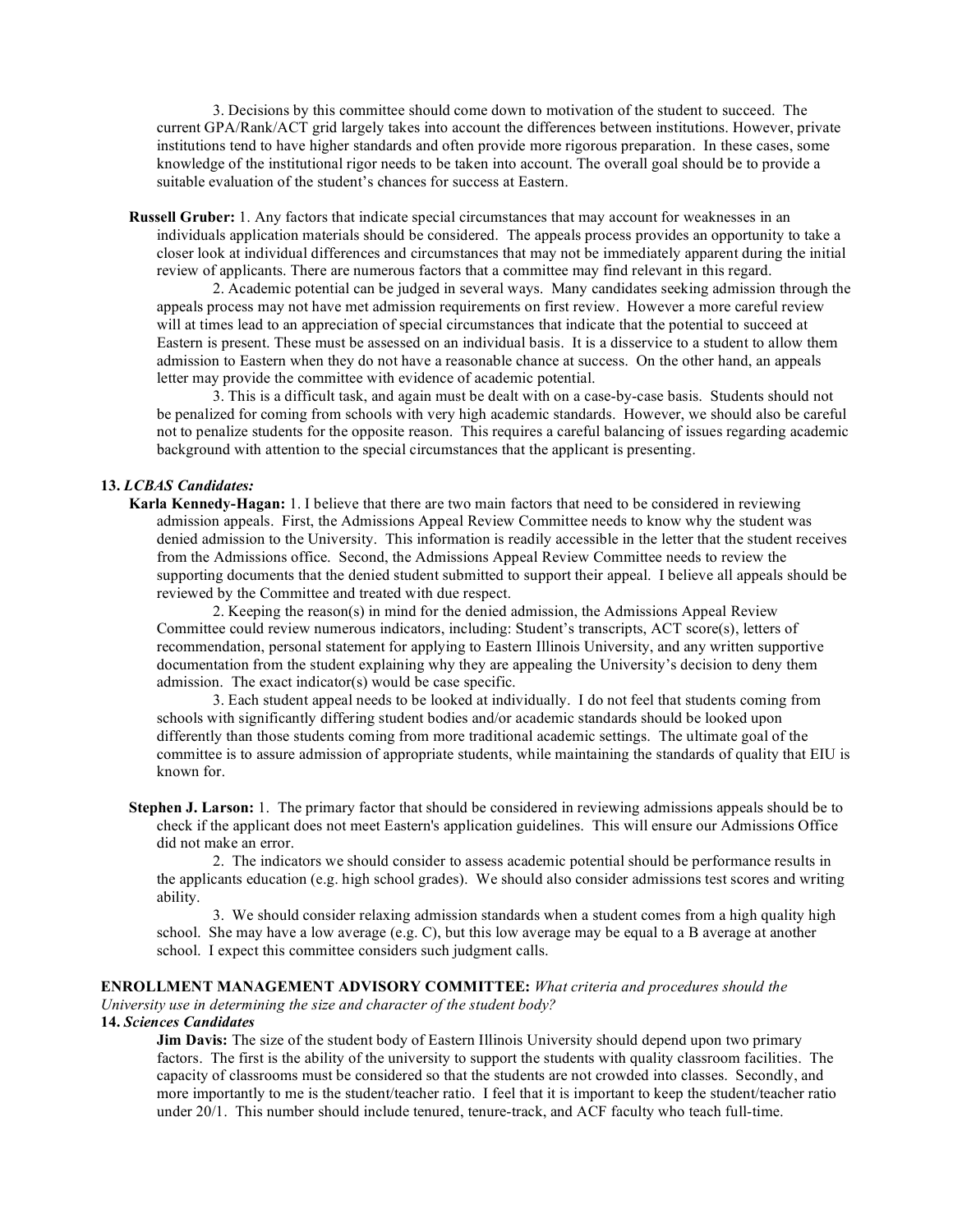The composition of our student body should be average to above average in terms of their high school GPA's and ACT scores. It is important that we strive to attract the students with the highest potential possible. Another factor that should be considered is the involvement of the potential student in high school activities. These students tend to do very well once in the college setting.

- **Gordon C. Tucker:** Here are a couple of ideas I have on the subject of enhancing our enrollment.. We can improve student retention by increasing students positive experiences early on in their time at Eastern. Dual enrollment offers a possibility. Formal contact by faculty members with these students before they transfer to Eastern would be very beneficial, to help their educations go smoothly, and to show we genuinely appreciatethem. The University might host an annual reception or open house, during which students could visit the department of their prospective major. They might also have a faculty member at Eastern assigned to them who would later serve as adviser. Another way to help students would be to get them in contact with their major department as soon as possible during their first semester, with advising by their department, rather than Academic Advising, for those who have chosen a major.
- **Keith Wilson:** EIU as a mid-sized university has a reputation for providing favorable class size, faculty-to-student ratios and educational resources. I believe this should be maintained. The realities of dwindlingstate support (in constant dollars) have forced increased reliance on tuition and fees which in turn has created pressures for higher than ideal enrollments. I believe that EIU does not have the resources to expand its student body further and maintain the above standards of quality.

Although there is always room for improvement, I am generally pleased with the character of the student body with respect to issues such as diversity, retention rates and academic achievement. It would be beneficial if our students were more adequately prepared academically. Some advocate the use of ACT scores as a means of assessing preparation for college work. Although I do favor an increase in the ACT cut-off for application, I favor doing this gradually and cautiously. Although ACT scores are modest predictors of future grades, they are also correlated with one's economic and social status. I am concerned that too vigorous of a push for higher test scores would lead to fewer and fewer "first generation" students gaining access to an EIU education. I am especially pleased with EIU's tradition of providing this opportunity so central to our nation's values and hope this can be maintained.

With regard to the procedures for determining size and character of the student body, the structures currently in place, e.g., the enrollment management committee, are adequate. However, I think there is room to make improvement, especially with regard to shared governance. For example, faculty representatives make up a relatively small minority of the committee and the committee itself provides only non-binding advise to administrators. These practices bear further consideration.

#### **15.** *CEPS Candidates*

**Stacey Ruholl:** Eastern Illinois University has a responsibility to provide opportunity to a diverse population of students while maintaining the academic excellence that prospective employers expect from this institution. The criteria and procedures used to determine the size and character of the student body should include consideration of the demand for academic programs, the teacher-to-student ratio, classroom sizes and availability, and the availability of teachers as mentors outside of the classroom, as well as the availability and capacity of student services. These criteria will differ for each academic program, and as a whole will determine the size and character of EIU's student body.

**ACADEMIC PROGRAM ELIMINATION REVIEW COMMITTEE:** *Under what circumstances do you consider* it appropriate to eliminate an academic program? What kind(s) of information should the members have available in *the decision-making process?*

#### **16.** *Humanities Candidates:*

- **Terri Lynn Johnson:** 1. A number of circumstances may make it appropriate to eliminate an academic program. In this time of dwindling operating funds and resources, the allocation of the resources that are available have to be carefully considered. Some possible circumstances are listed here:
	- a. One of the most compelling arguments is that the program no longer fills a need for the students or for a critical mass of students at the institution. This occurs when programs fail to keep up-to-date and student interest and enrollment falls. The reason for the failure may be lack of funds to support the technical needs of the program, so students go elsewhere to study and the program has dwindling numbers of enrollees, for example. Whatever the reason, lack of enrollment is often an appropriate reason.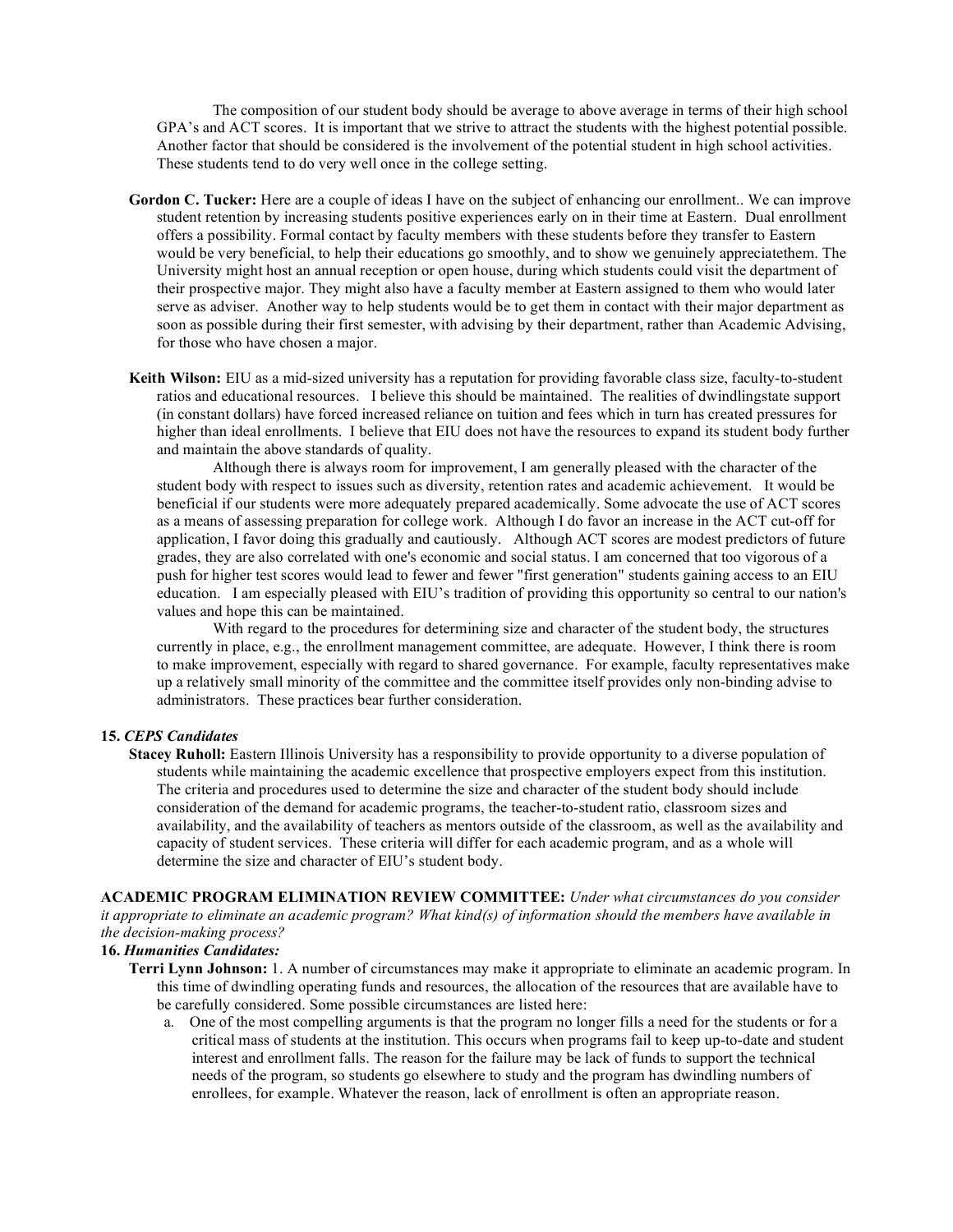- b. Another compelling argument for eliminating an academic program is the duplication of the program in more than one department or college, where one may be eliminated so that duplication of effort and resources is not made. This has to be weighed very carefully, because what may seem duplicative at first glance, may really represent major differences between disciplines and approaches.
- c. Societal need for students trained and educated in the program area may be a factor for eliminating some programs.
- d. Availability of support for the program from other disciplines and other areas of the university may be a factor, for or against.
- e. Dwindling resources so that the institution is unable to support all programs to the level needed to maintain a quality program is also a consideration.

2. Thorough research needs to be done before making decisions about eliminating programs. The program's importance to society, to the field of study and to the needs of students who wish to study in that area are all important. Budgeting and cost information is critical, but cost should just be one of many factors considered. Number of students being served is critical. Staffing needs can have an impact. Relative status of the program here compared to the program at other institutions may demonstrate that the program is not cost effective or that students would be better served studying the program at another university or that they may not be. The contribution of the program to the general education mission of the University must be considered. The positives and the negatives must all be weighed and the decision should be made based on all the data available. The more information available, the better the decision will be.

#### **17.** *Bio/G&G/Math/Physics Candidates:*

**Marina Marjanovic:** Elimination of an academic program should be considered only if there is a drastic drop in student interest for the program and if the program is not competitive with the similar programs at other institutions in the area, thus severely diminishing chances of our students on the job market. Members of the Academic Program Elimination Review Committee should have information about the history of the program, change in the number of students in the recent years, success of our students on the job market, feedback from the students and faculty in the program, as well as funding and administration concerns of the program. Members of this committee should also consider how the elimination of program would affect the faculty and staff that are part of the program and whether they could continue their activities in some other program.

## **COUNCIL ON FACULTY RESEARCH:** *No Questions.*

## **18.** *CEPS Candidates:*

#### **Marylin Lisowski**

**UNIVERSITY PERSONNEL COMMITTEE:** *The main responsibility of the UPC member is to evaluate teaching performance, research accomplishments and service contributions of faculty (generally in a discipline other than* his/her own) for the purpose of retention, promotion, and tenure, and to justify these decisions in a written form to the faculty. The decisions are made solely on the basis of documents provided by the faculty (i.e., student and peer *evaluations and abstracts) without the benefit of observing faculty teaching ability or research potential. Please* respond briefly and concisely to the following two-part question: 1. In your opinion, what characterizes a competent teacher and a competent researcher? 2. What sort of indications would you look for in faculty portfolios to establish *this?*

#### **19.** *CEPS Candidates:* **NO CANDIDATES**

#### **20.** *CAH Candidates:*

- **Dr. W. David Hobbs**: A teacher must be creative and inspiring in communicating the necessary knowledge for all students in the university. The professor must engage the student in the learning process through discussions, group projects, etc. A competent researcher expands their discipline through publishing, presentation, performance, etc. and at the same time enhances the University as a whole. As a past member of the UPC and twice on our DPC, I look for documentation of this criteria through evaluations, syllabi and tests, and outside material such as articles and supporting letters.
- **Onaiwu Wilson Ogbomo:** A competent teacher must as a rule demonstrate a clear knowledge of his or her subject. He or she should devise and refine creative strategies for encouraging students to experience the intellectual excitement and pleasure that comes from grappling with the complex ideas and interpretations. In striving to encourage provocative discourse in the classroom, a competent teacher should as an article of faith be able to